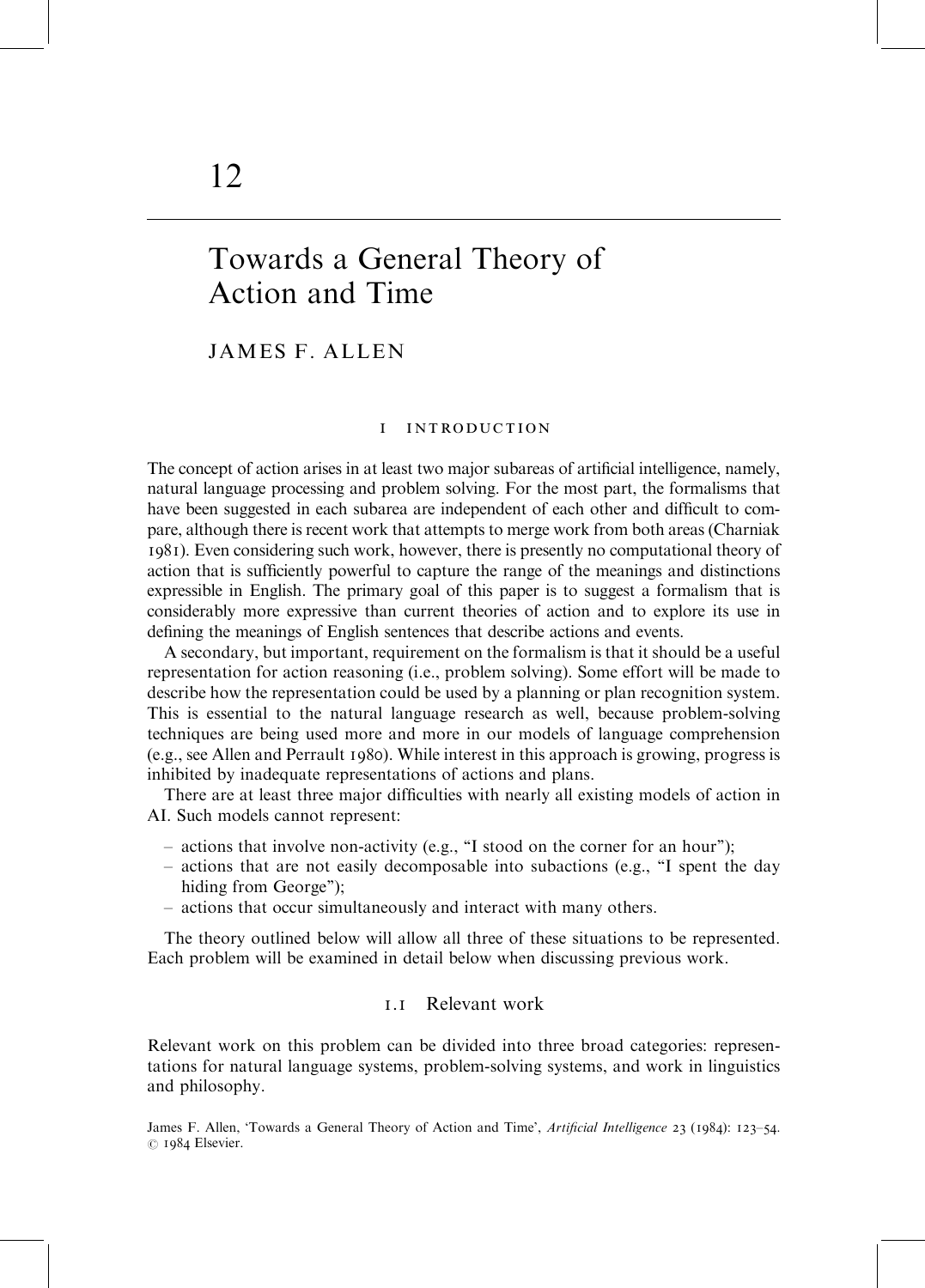The most common formulation for actions in natural language systems is based on case grammar (Fillmore 1968). Each action is represented by a set of assertions about the semantic roles the noun phrases play with respect to the action denoted by the verb. Such a formalism is useful for interpreting the semantic structure of sentences, but doesn't address the issue of what an action is, or what inferences can be made from the fact that an action occurred. Typically there is only a simple temporal, or causal, ordering on the actions, which is not heavily used. Such representations only work in situations where actions are simply related to each other and no uncertainty exists.

Work in problem solving has used more sophisticated models of action and time. The most influential theory in this work has been the situation calculus (McCarthy and Hayes 1969). The world is represented as a set of situations, each describing the world at a single instant in time. An action is a function from one situation to another, and can be described by a set of prerequisites on the initial situation and a set of effects that will hold in the final situation. While this model has been extremely useful in modeling physical actions by a single agent in an otherwise static world, it cannot easily be extended to account for simultaneous actions and events. For example, the action described by the sentence, "I walked to the store while juggling three balls," seems to be composed of the action of walking to the store and the action of juggling three balls. It is not clear how such a composite action would be defined if we view an action as a function from one instantaneous world description to another. Furthermore, since an action in the situation calculus is equated with change, actions that involve no activity, or restore the world to its original state (e.g., running around a track), cannot be modeled.

The most common implementation inspired by the situation calculus is the *state space* model. The world is described by a data base containing what is presently true, and actions are simulated by adding and deleting facts from the data base. This model suffers from all the above criticisms of the situation calculus and in addition has no model of the past or the future.

None of these formulations can describe the following simple situation. In the blocks world, assume we have two actions, PUSHR, push to the right, and PUSHL, push to the left. Let us also assume that the effect of each of these actions is that the block moves one unit in the appropriate direction. But if two robots perform a PUSHR and a PUSHL simultaneously on the same block, the block doesn't move. Since we cannot express or reason about the simultaneity of actions in any of the above theories, we cannot express this situation. The best we can do will be to have the block oscillate as the robots push alternately.

McDermott (1981) introduces a notion of event that is general enough to address the three problems above. To a first approximation, our two approaches are compatible; however, major differences exist. Some of these differences come about as a result of the difference in intended application, and some as a result of different underlying assumptions in our temporal logics. These issues will be discussed as they become relevant.

Work in linguistics and philosophy has provided many insights for this research, although the theories typically lack a computational viewpoint. The major influences on this paper come from Mourelatos (1978), Jackendoff (1976), and Goldman (1970).

Mourelatos presents a detailed analysis of the different classes of occurrences describable in English, and his terminology will be adopted here. The term *occurrence* is used to describe the class of all events, processes, actions, activities, and accomplishments. This effectively includes all forms of sentence meanings except for assertions of states such as ''The building is red'' or ''I am ten years old''. The class of occurrences is further subdivided by Mourelatos, and we will consider this subcategorization later as it becomes relevant.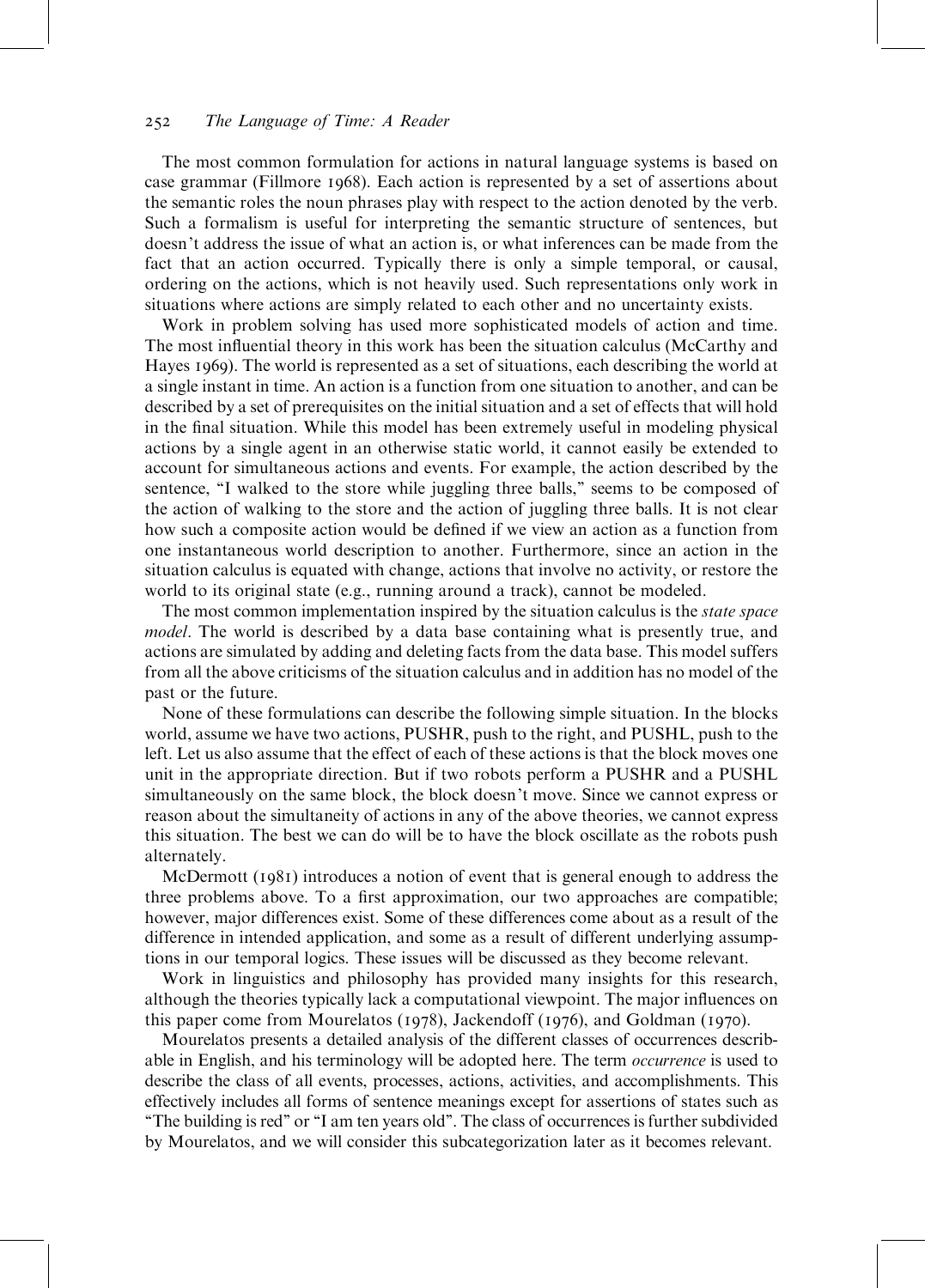Goldman presents a detailed theory of human action. At this stage, we need only examine the problem of action individuation, which is demonstrated by the question: if I pull the trigger of a gun, thereby shooting my friend, how many actions have I performed? One view is that only one action is performed, and that it exemplifies two action types (Davidson 1967), pulling the trigger and shooting my friend. Goldman's view is that two distinct—though intimately related—actions are performed. The latter view is adopted here as it provides for a simpler semantics. Thus a physical situation will typically be described as a set of distinct occurrences and actions, and actions may be distinct even if they have the same agent and occur at the same time.

#### 1.2 The proposed theory

The world is described by a set of temporally qualified assertions outlining what is known about the past, present, and future. This includes descriptions of both static and dynamic aspects of the world. The static aspects are captured by properties (e.g., Cleo owning a car) that hold over stretches of time. The dynamic aspects are captured by occurrences (e.g., Cleo running a race) which describe change of forms of resistance to change over stretches of time. The distinction between properties and occurrences is usually obvious, but situations do arise where it is quite subtle. The most subtle cases arise from situations that can be described from either a static or dynamic perspective. For instance, adopting an example from Jackendoff (1976), we could describe the situation in which a light was on in a house all night by the static description, ''the light was on all night'', or by the dynamic description, ''the light remained on all night''. The only difference here appears to be that the latter suggests that it might have been otherwise. In most cases, however, the static/dynamic distinction will be straightforward.

It should be clear that a temporal logic is necessary to support this theory. Time plays a crucial role, and cannot be relegated to a secondary consideration as in most natural language systems or hidden in a search process as in most problem-solving systems. The temporal logic described below is based on temporal intervals, and denies the standard view of mapping time to points on the real number line.

Given a temporal logic, we address how *occurrences* can be defined. In particular, what do we know when we know an occurrence has occurred? In problem-solving systems, actions are described by prerequisites (i.e., what must be true to enable the action), effects (what must be true after the action has occurred), and decomposition (how the action is performed, which is typically a sequence of subactions). While such knowledge is crucial for reasoning about what actions to perform in a given situation, it does not define what we know when we know an action has occurred. To clarify this, consider the simple action of turning on a light.

There are few physical activities that are a necessary part of performing the action of turning on a light. Depending on the context, vastly different patterns of behavior can be classified as the same action. For example, turning on a light usually involves flipping a light switch, but in some circumstances it may involve tightening the light bulb (in the basement) or hitting the wall (in an old house). Although we have knowledge about how the action can be performed, this does not define what the action is. The key defining characteristic of turning on the light seems to be that the agent is performing some activity which will cause the light, which was off when the action started, to become on when the action ends. An important side effect of this definition is that we could recognize an observed pattern of activity as ''turning on the light'' even if we had never seen or thought about that pattern previously.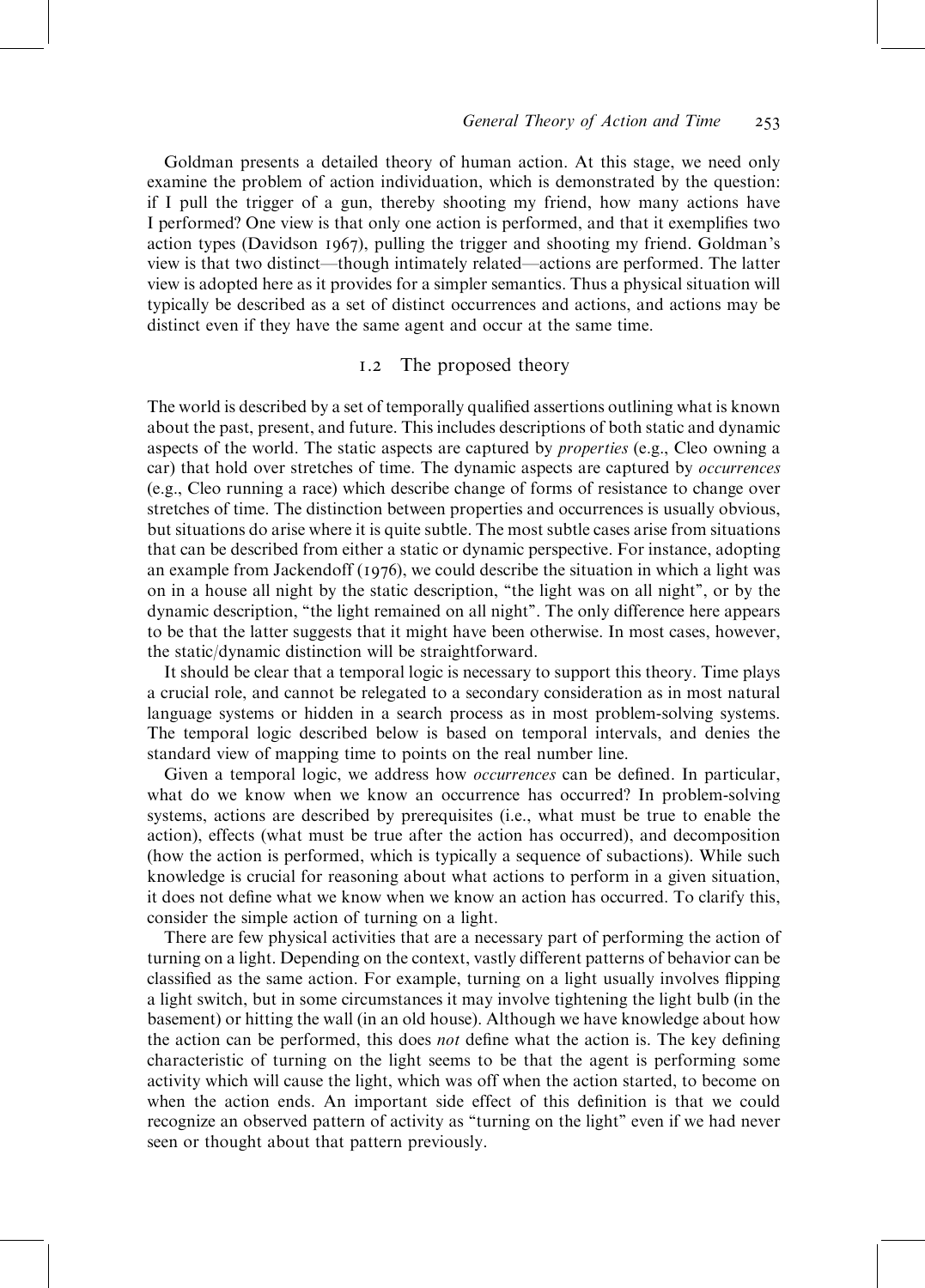Thus, we want a level of causal explanation that characterizes the consequences one can draw from a sentence describing an action, or, more generally, an occurrence. Such a description would not replace or subsume the prerequisite/effect/method characterization of actions, although there will be some overlap. For example, the effects of an action should be included, or be derivable from, the causal definition of the action. Some prerequisites would appear in the definition of an action, though others, dealing with an agent's abilities, might not be part of the action definition. Similarly, some parts of a method might be necessary in an action definition, but for the most part, method descriptions do not define what an action is. At a few places in the paper, we shall consider how problem-solving knowledge about actions can be integrated into the proposed framework.

### 1.3 An outline of the paper

Section 2 introduces an interval-based temporal logic and discusses properties than can hold over intervals. In Section 3, a logic for occurrences is introduced. Occurrences are subdivided into processes and events. Section 4 introduces the notion of action and makes the distinction between definitional knowledge of an action and generational knowledge which is needed for planning actions. Section 5 deals with intentional action and provides a semi-formal notion of plans and of an agent committing to a plan. The paper concludes with an analysis of the meaning of the verb 'to hide', using the formalism developed.

The following conventions will be used throughout. Predicates and constants will be in upper case, and variables will be in lower case. A full range of connectives and quantifiers will be used in their standard interpretation. I use:

- & conjunction,
- $\vee$  disjunction,
- $\sim$ negation,
- $\Rightarrow$  implication,
- $\Leftrightarrow$  equivalence,
- $\forall$  universal quantifier,
- $\exists$  existential quantifier,
- 9! existence of a unique object.

Any variables that appear with no quantifier are assumed to be universal variables with global scope. I shall often resort to typing variables as in a many-sorted logic. In these cases, the type of the variable will be indicated by its name. Scoping of operators and quantifiers will be indicated by use of parentheses or by indentation of formulas. In general, quantifiers are assumed to be scoped as broadly as possible.

#### 2 a temporal logic

Before we can characterize events and actions, we need to specify a temporal logic. The logic described here is based on temporal intervals rather than time points. This approach arises from the observation that the only times we can identify are times of occurrences and properties. For any such time, say the time I was opening the door, it appears to be possible to look more closely at the occurrence and decompose it; hence, times can be decomposed into subtimes. In other words, it seems that there is always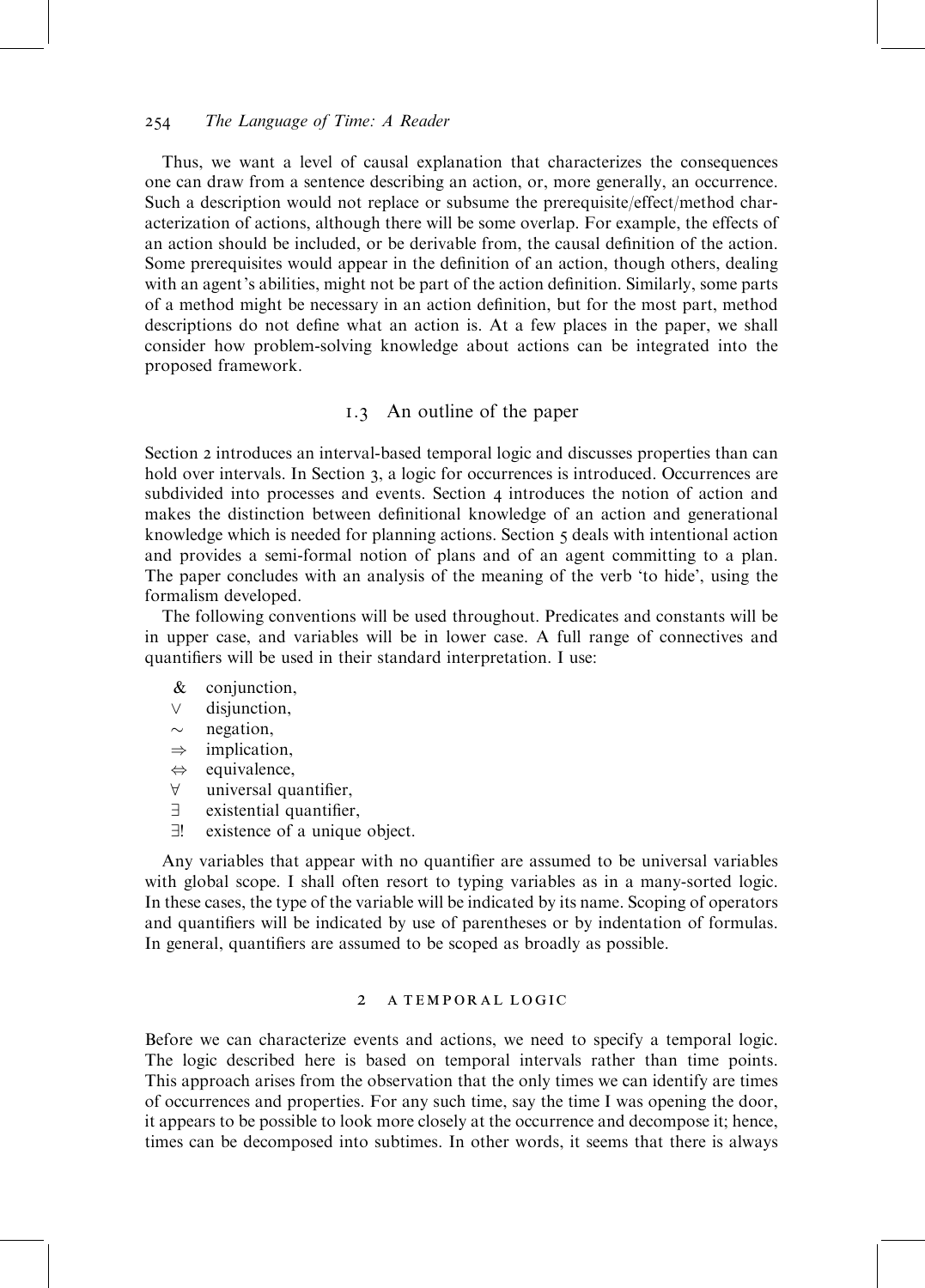a more detailed causal explanation if one cares, and is able, to look for it. A good analogy, then, is that times correspond to intervals on the real line. If we accept this, why not allow instantaneous time points as well? First, they do not appear to be necessary. Second, instantaneous time points will present difficulties with the semantics of our logic. If one allows time points, one must consider whether intervals are open or closed. For example, consider the time of running a race, R, and the time following after the race, AR. Let P be the proposition representing the fact that the race is on; P is true over R, and  $\sim$  P is true over AR. We want AR and R to meet in some sense. Whether both ends of the intervals are open or closed, AR and R must either share a time point or allow time between them. Thus we have a choice between inconsistency or truth gaps, i.e., either there is a time when both P and  $\sim$  P are true, or there is a time when neither P nor  $\sim$  P is true. One solution to this problem is to stipulate by convention that intervals are open at the lower end and closed at the upper end, but then every interval has only a single endpoint. The artificiality of this solution reinforces the argument against allowing points. Events that appear to refer to a point in time (e.g., finishing a race) are considered to be implicitly referring to another event's beginning or ending. Thus time 'points' will be considered to be very small intervals. This will be made more precise below.

The logic is a typed first-order predicate calculus, in which the terms fall into many categories. The following three are needed at present:

- terms of type TIME-INTERVAL denoting time intervals;
- terms of type PROPERTY, denoting propositions that can hold or not hold during a particular time;
- terms corresponding to objects in the domain.

There are a small number of predicates. One of the most important is HOLDS, which asserts that a property holds (i.e., is true) during a time interval. Thus

### $HOLDS(p, t)$

is true if and only if property  $p$  holds during  $t$ . As a subsequent axiom will state, this is intended to mean that  $p$  holds at every subinterval of  $t$  as well. Note that if we had introduced HOLDS as a modal operator we would not need to introduce properties into our ontology. We have not followed this route, however, since it seems more complicated in the later development of occurrences.

There is a basic set of mutually exclusive primitive relations that can hold between temporal intervals. Each of these is represented by a predicate in the logic. These relationships are summarized in Fig. 1.

- DURING ( $t_1$ ,  $t_2$ ): time interval  $t_1$  is fully contained within  $t_2$ ;
- STARTS( $t_1$ ,  $t_2$ ): time interval  $t_1$  shares the same beginning as  $t_2$ , but ends before  $t_2$ ends;
- FINISHES( $t_1$ ,  $t_2$ ): time interval  $t_1$  shares the same end as  $t_2$ , but begins after  $t2$  begins:
- BEFORE( $t_1$ ,  $t_2$ ): time interval  $t_1$  is before interval  $t_2$ , and they do not overlap in any way;
- OVERLAP( $t_1$ ,  $t_2$ ): interval  $t_1$  starts before  $t_2$ , and they overlap;
- MEETS( $t_1$ ,  $t_2$ ): interval  $t_1$  is before interval  $t_2$ , but there is no interval between them, i.e.,  $t_1$  ends where  $t_2$  starts;
- EQUAL( $t_1$ ,  $t_2$ ):  $t_1$  and  $t_2$  are the same interval.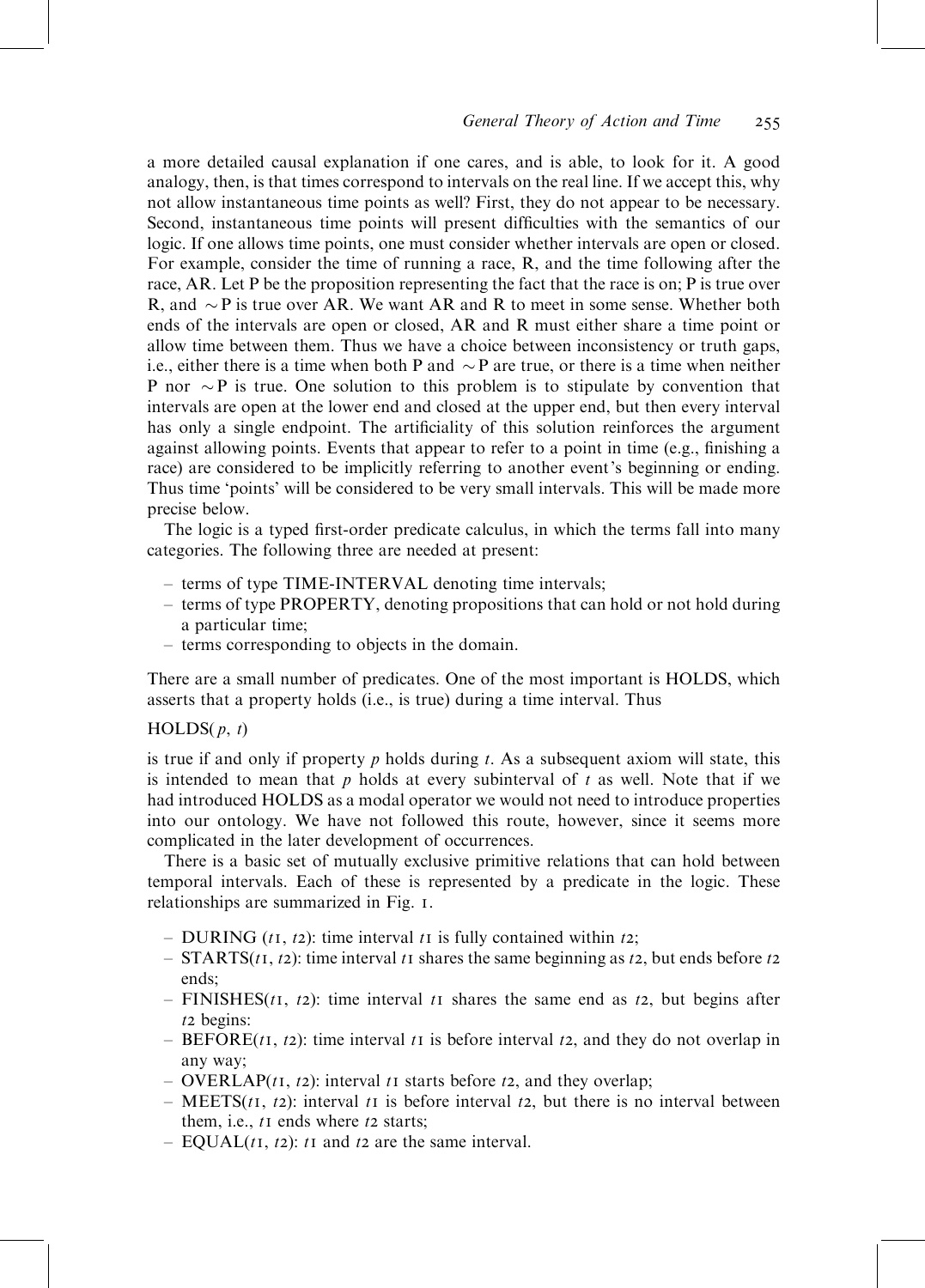| <b>Relation</b>  | <b>Symbol</b> | <b>Symbol for</b><br>inverse | Pictoral<br>example |
|------------------|---------------|------------------------------|---------------------|
| X before $Y$     | $\,<\,$       | >                            | XXX YYY             |
| $X$ equal $Y$    | $=$           | $=$                          | <i>XXX</i>          |
|                  |               |                              | <i>YYY</i>          |
| X meets $Y$      | m             | mi                           | <i>XXXYYY</i>       |
|                  |               |                              | <i>XXX</i>          |
| $X$ overlaps $Y$ | $\mathbf O$   | $\overline{0}$               | <i>YYY</i>          |
|                  |               |                              | <i>XXX</i>          |
| X during $Y$     | d             | di                           | <i>YYYYYY</i>       |
|                  |               |                              | <i>XXX</i>          |
| X starts $Y$     | S             | si                           | <i>YYYYY</i>        |
|                  |               |                              | <i>XXX</i>          |
| X finishes $Y$   | f             | $\mathbf{f}$                 | <i>YYYYY</i>        |
|                  |               |                              |                     |

FIG. I The thirteen possible relationships.

Given these predicates, there is a set of axioms that define their behavior. First, given any interval  $I$ , there exists an interval related to  $I$  by each of the above relationships. Thus, there exists an interval that is before I, that meets I, that is during I, etc. We have axioms asserting that each relationship is mutually exclusive of the others, and we have a large set of axioms describing the transitivity behavior. The full set of transitivity axioms, plus a description of an inference procedure using them, is given in [10]. Two examples of these are:

$$
BEFORE(t1, t2) & BEFORE(t2, t3) \Rightarrow BEFORE(t1, t3), \tag{T.I}
$$

$$
\begin{aligned} \text{MEETS}(t_1, t_2) &\& \text{DURING}(t_2, t_3) \Rightarrow \\ \text{(OVERLAPS}(t_1, t_3) \vee \text{DURING}(t_1, t_3) \vee \text{MEETS}(t_1, t_3)). \end{aligned} \tag{T.2}
$$

It will be useful to define a predicate that summarizes the relationships in which one interval is wholly contained in another. We define IN as follows:

$$
IN(t1, t2) \Leftrightarrow (DURING(t1, t2) \vee STARTS(t1, t2) \vee FINISHES(t1, t2)).
$$
 (T.3)

Using this predicate, we can introduce the first crucial property of the HOLDS predicate: If a property  $p$  holds over an interval  $T$ , it holds over all subintervals of  $T$ , i.e.,

$$
HOLDS(p, T) \Leftrightarrow (\forall t . \text{IN}(t, T) \Rightarrow HOLDS(p, t)). \tag{H.1}
$$

For example, if I owned a car throughout 1982, then I owned a car throughout January of 1982, as well as February, etc.

In fact, it will turn out that we need a slightly stronger axiom in the later development. We shall introduce it here as a second axiom, even though  $(H_1)$  can be derived from this axiom plus the properties of the IN relation.

$$
HOLDS(p, T) \Leftrightarrow \forall t. \text{IN}(t, T) \Rightarrow (\exists s. \text{IN}(s, t) \land \text{HOLDS}(p, s)). \tag{H.2}
$$

The proof that (H.1) can be derived from (H.2) is in Appendix A.

To allow properties to name complex logical expressions, there is a set of functions *and, or, not, all,* and *exists,* that correspond to the logical operators  $\&$  ,  $\vee$ ,  $\sim$  ,  $\forall$ , and  $\exists$  in the following manner.

Conjunction moves through the HOLDS predicate freely:

$$
HOLDS(and(p, q), t) \Leftrightarrow HOLDS(p, t) \& HOLDS(q, t).
$$
 (H.3)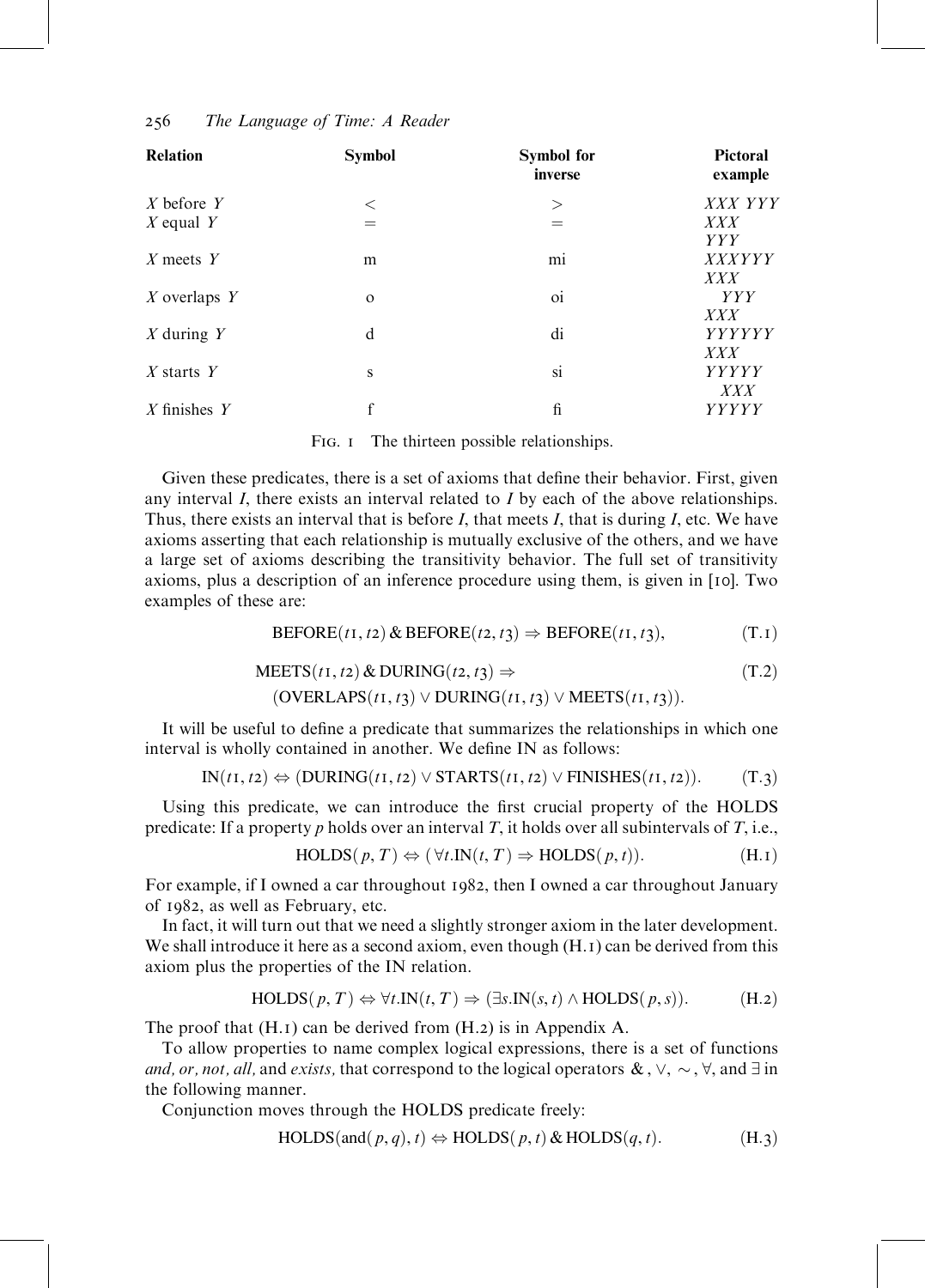Negation is defined by:

$$
HOLDS(not(p), T) \Leftrightarrow (\forall t . \text{IN}(t, T) \Rightarrow \sim \text{HOLDS}(p, t))
$$
\n(H.4)

Contrast this with  $\sim$  HOLDS(p, T), which by axiom (H.1) is equivalent to

$$
\sim (\forall t \cdot \text{IN}(t, T) \Rightarrow \text{HOLDS}(p, t)),
$$

which, of course, is equivalent to

$$
\exists t. \mathsf{IN}(t, T) \& \sim \mathsf{HOLDS}(p, t).
$$

Thus, the latter asserts that there is at least one subinterval in which  $p$  doesn't hold, while the former asserts that  $p$  doesn't hold in all subintervals of  $T$ .

Using the above definition, we can prove

$$
HOLDS(not(p), T) \Rightarrow \sim HOLDS(p, T). \tag{H.5}
$$

Also, using (H.4) and (H.2), we can derive

$$
HOLDS(not(not(p)), T) \Leftrightarrow HOLDS(p, T)
$$
 (H.6)

as we would expect from intuition. Mirroring the normal definition of disjunction to define the function 'or', i.e.,

$$
HOLDS(or(p, q), t) \equiv HOLDS(not(and(not(p), not(q))), t),
$$

we can derive

$$
HOLDS(or(p, q), T) \Leftrightarrow \forall t . IN(t, T) \Rightarrow
$$
  
(\exists s . IN(s, t) \land (HOLDS(p, s) \lor HOLDS(q, s))). (H.7)

Many treatments of temporal logics introduce the notion of branching futures into the model. This is used to analyze the notion of possibility of some event (i.e., there is a branch in which it occurs), and necessity of some event (i.e., it occurs on all branches). The model has also been suggested as a computational framework for reasoning about future actions (e.g., McDermott 1982; Mays 1983).

There is no branching future in the model described here. This is because reasoning about the future is considered to be just one instance of hypothetical reasoning. Other examples include reasoning about the past (i.e., how could the world possibly have arrived at the present state), as well as reasoning independent of time and physical causality (such as mathematics). Since all these forms of reasoning are necessary, it seems arbitrary to put one subclass into the model of time. If there were a good reason to encode such reasoning in a branching time model, then the model should also include a branching past, for the types of mechanisms needed for reasoning about the past and future appear to be identical.

Thus there is a simple single time line (which would correspond to the actual past and actual future in a branching time model). Of course, the reasoner never can totally identify the actual past or future, and reasoning about what actually has occurred or will occur consists of constructing the most plausible hypotheses given what is known about the past, present, and future.

As a final comment, note that this does not mean that the reasoning agent is simply a passive observer of the world. By deciding to do actions, the agent changes his expectations about what the future will actually be. This will be discussed in further detail after we have introduced the notion of events and actions.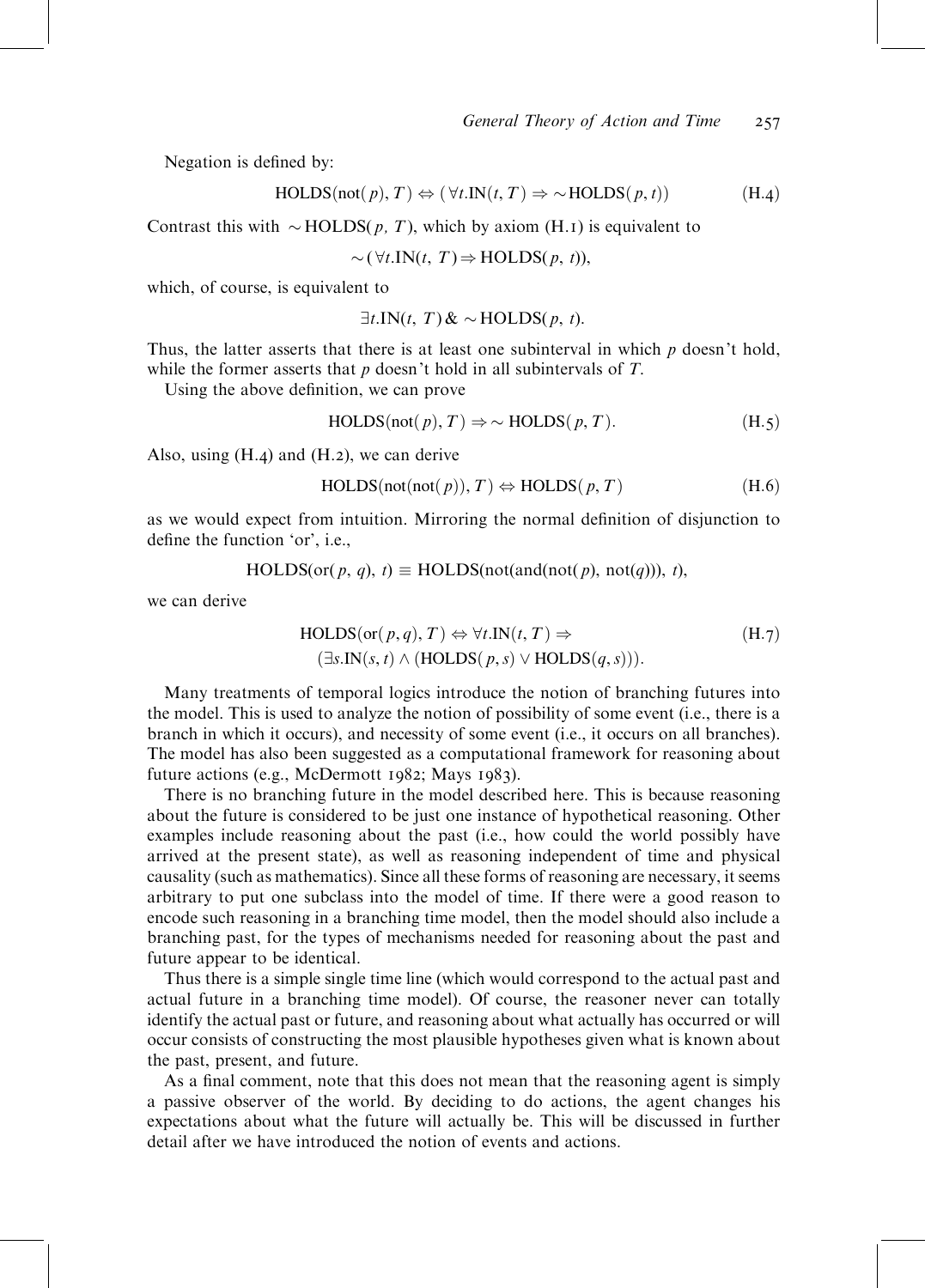## 3 defining occurrences

In order to define the role that events and actions play in the logic, let us consider a possible logical form for sentences asserting that an event occurred and see how it fails. The suggestion is that we define a property for each event class such that the property  $HOLDS$  over an interval  $I$  just in the cases when an instance of the event class occurred over interval I. But this immediately presents problems, for axiom (H.1) would not hold for such properties. In particular, an event such as turning on the light may occur over an interval  $T$ , but not occur over any subinterval of  $T$ . In other words,  $T$  could be the smallest interval over which "turning on the light" occurred. This cannot be captured by a property, for axiom  $(H, I)$  would imply the event occurred over subintervals of  $T$ as well.

We introduce a new type of object into our ontology, named an *occurrence*. By representing occurrences as objects in the logic, we are following Davidson's suggestion (1967) for representing events. His major argument for this position is that it allows a clean formalism for modeling modifiers and qualifiers of events as predicates acting on the event objects.

Following many others, including Mourelatos (1978), we will divide the class of occurrences into two subclasses, processes and events. Processes refer to some activity not involving a culmination or anticipated result, such as the process denoted by the sentence, "I am running". Events describe an activity that involves a product or outcome, such as the event denoted by the sentence ''I walked to the store''. A useful test for distinguishing between events and processes is that one can count the number of times an event occurs, but one cannot count the number of times a process is occurring.

Above, we saw that a property could HOLD over many different time intervals. For example, the property that ''my wagon is red'' might HOLD in the summer of 1981, but not in 1982, and yet again in 1983. We can view a property as defining a set of time intervals over which it holds. We treat occurrences similarly. For example, the occurrence "I walked from home to school" might OCCUR every weekday morning. We cannot specify a particular instance of an occurrence without specifying the unique time over which it occurred.

Properties, processes, and events may be distinguished by considering the characteristics of the set of temporal intervals that they hold or occur over. As we have already seen, the set of intervals over which a property holds is closed under the IN relation. In other words, if interval I is in the set, all intervals J such that  $IN(J, I)$  are also in the set. In contrast, the set of intervals over which an event occurs contains no pair of intervals such that one is IN the other. In other words, an event occurs over the smallest time possible for it to occur. This is the same treatment of events as in McDermott (1982). Processes fall between events and properties. To see this, consider the process "I am walking" over interval I. Unlike events, this process may also be occurring over subintervals of I. Unlike properties, however, it is not the case that the process must be occurring over all subintervals of I. For example, if I am walking over interval  $I$ , then I am walking over the first half of  $I$ ; however, there may be some subintervals of I where I paused for a brief rest.

Let us return to the more formal development of occurrences. We shall start with events, as they are the simplest. The predicate OCCUR takes an event and a time interval and is true only if the event happened over the time interval  $t$ , and there is no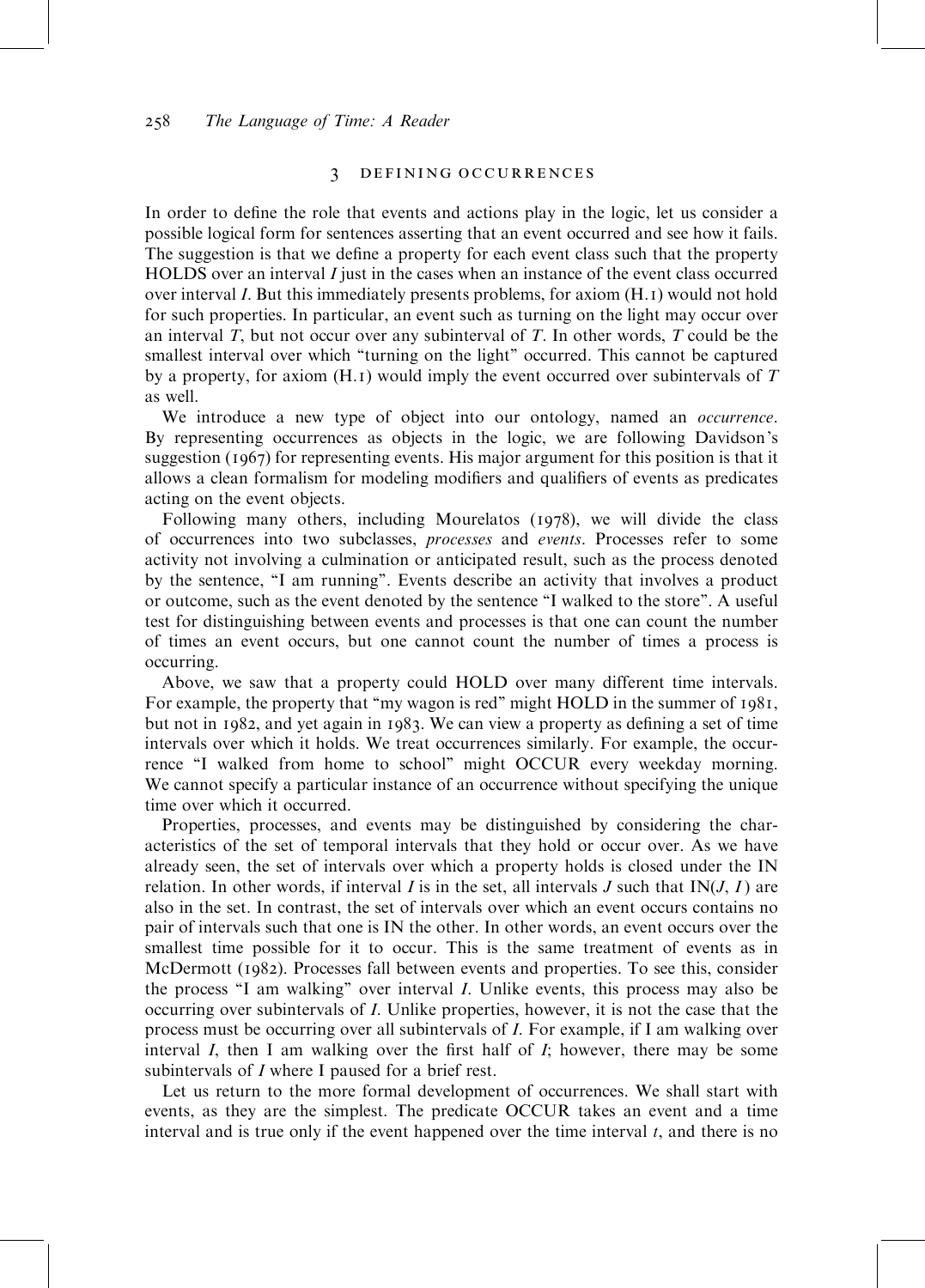subinterval of t over which the event happened. Thus for any event  $e$ , and times t and  $t'$ , we have the axiom

$$
OCCUR(e, t) & IN(t', t) \Rightarrow \sim OCCUR(e, t'). \tag{O.1}
$$

Related classes of events can be described using functions. For example, consider the set of events consisting of an object changing location. We can define a function CHANGE-POS with three arguments: the object, the source location, and the goal location. Thus

CHANGE-POS(Ball,  $x, y$ )

generates the class of events that consists of a ball moving from x to y. This does not assert that a ball actually did move from x to y. That claim is made by asserting that the event occurred over some time interval. Thus to assert that BALL1 moved from POS1 to POS2 over time T100, we say

OCCUR(CHANGE-POS(BALL1, POS1, POS2), T100).

We can now define necessary conditions for the class of events involving a change of location:

```
OCCUR(CHANGE-POS(object, source, goal), t) \Rightarrow \exists t<sub>I</sub>, t2.
    MEETS(t_1, t) & MEETS(t, t_2) &
    HOLDS(at(object, source), t1) & HOLDS(at(object, goal), t2).
```
Notice that this definition is of the form

 $OCCUR(e, t) \Rightarrow P_t$ 

where *e* is an event-defining function and  $P_t$  is a set of conditions involving t.

If the  $P_t$  are necessary and sufficient conditions for an event's occurrence, we can define the event with an assertion of the form

 $\mathrm{OCCUR}(e, t) \Leftrightarrow P_t \& \forall t'.\mathrm{IN}(t', t) \supset \sim P_{t'}.$ 

This more complicated form is necessary to ensure the validity of axiom  $(O.1)$ , which insists that an event occurs only over the smallest interval in which it could have. For example, since the conditions above are sufficient to define a CHANGE-POS event, we could have the assertion

```
OCCUR(CHANGE-POS(object, source, goal), t) \Leftrightarrow(\exists t<sub>I</sub>, t<sub>2</sub>.
    MEETS(t_1, t) & MEETS(t, t_2) &
    HOLDS(at(object, source), t_1) &
    HOLDS(at(object, goal), t_2)) &
  (\forall t'.IN(t', t) \Rightarrow\sim (\existst3, t4.
       MEETS(t_3, t') & MEETS(t', t_4) &
       HOLDS(at(object, source), t_3) &
       HOLDS(at, (object, goal), t4))).
```
For the sake of readability, we will summarize event definitions by only stating the  $P_t$ -conditions and noting whether they are only necessary or are necessary and sufficient.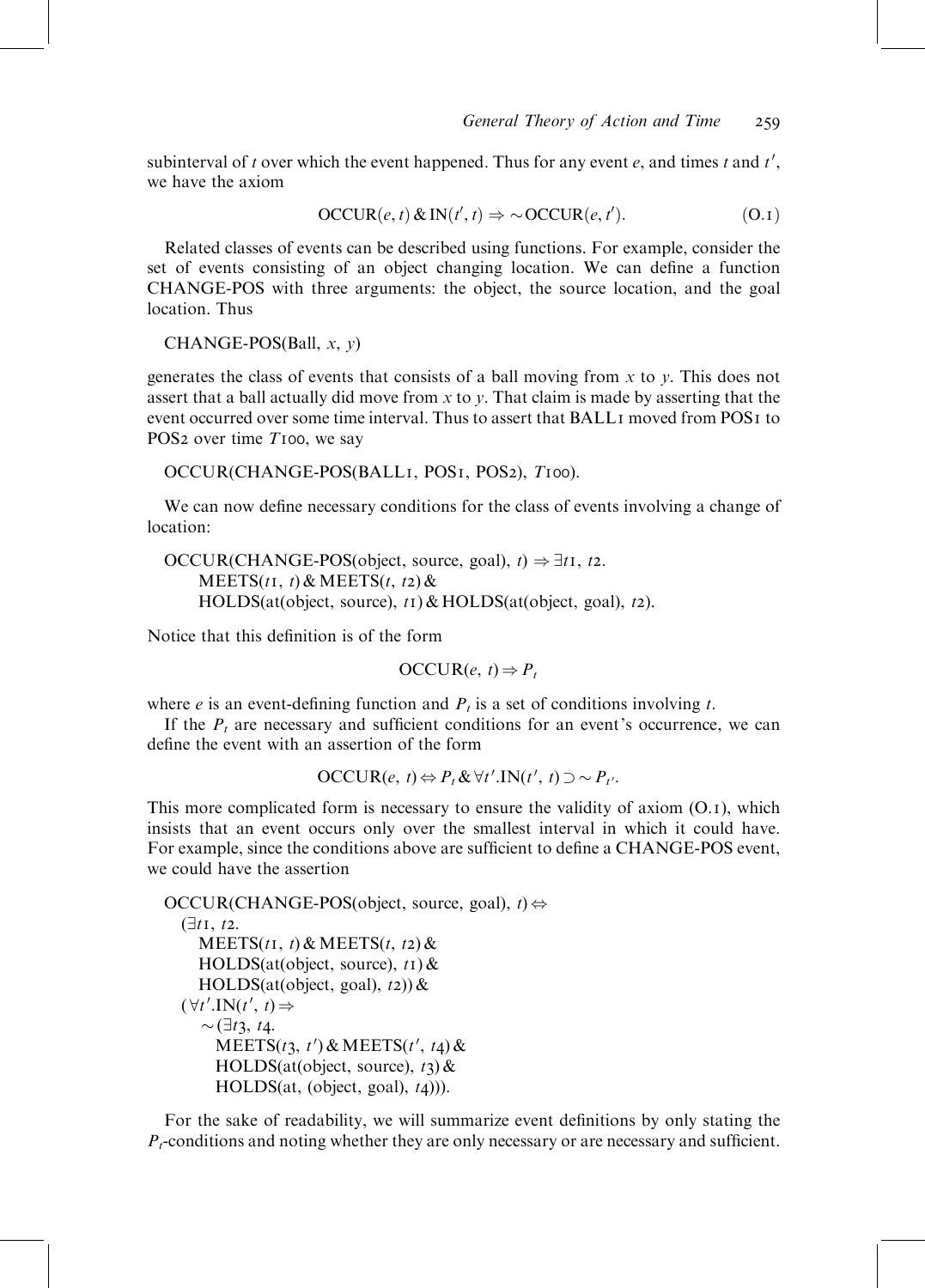For example, the above example will be written as:

Necessary and Sufficient Conditions for OCCUR(CHANGE-POS(object, source, goal), t):  $\exists$ t<sub>I</sub>, t<sub>2</sub>. MEETS( $t_1$ ,  $t_1$ ) & MEETS( $t_1$ ,  $t_2$ ) & HOLDS(at(object, source),  $t_1$ ) &

HOLDS(at(object, goal), t2).

Axiom (O.1) allows us to count events and hence to construct events that are composites of other events. For example, the class of events of repeating an event twice can be defined by:

Necessary and Sufficient Conditions for  $OCCUR(TWICE(event), t)$ :  $\exists$ t<sub>1</sub>, t<sub>2</sub>. IN(t<sub>1</sub>, t) & IN(t<sub>2</sub>, t) & t<sub>1</sub>  $\neq$  t<sub>2</sub> & OCCUR(event, t1) & OCCUR(event, t2).

If we expand this definition out to its full form shown above, we can easily see that it captures repeating exactly twice rather than at least twice.

An event that is a sequence of other events can be defined so that the times of each successive event MEET or are strictly AFTER each other. For example, a two-event sequence with MEET can be defined as follows:

Necessary and Sufficient Conditions for OCCUR(TWO-MEET-SEQUENCE(event1, event2), t):  $\exists$ t<sub>1</sub>, t<sub>2</sub>. STARTS( $t_1$ ,  $t)$  & FINISHES( $t_2$ ,  $t$ ) & MEETS( $t_1$ ,  $t_2$ ) & OCCURS(event1, t1) & OCCURS(event2, t2).

Finally, a composite event that will be useful later is the simple composite of two events occurring simultaneously.

Necessary and Sufficient Conditions for  $OCCUR(COMPOSITE(event 1, event 2), t)$ : OCCUR(eventi,  $t$ ) & OCCUR(event2,  $t$ ).

All of the event classes we have considered so far have been fully specified. For example, the CHANGE-POS event class specified both the starting position and ending position of the object. It is possible to deal with less specific events in the same framework as well. For instance, consider the class of events of moving to somewhere (without specifying where from). Thus we can define this new class as follows:

Necessary and Sufficient Conditions for OCCUR(MOVE-TO(obj, dest), T):  $\exists s. OCCUR(CHANGE-POS(obj, s, dest), T$ ).

It is here that we see that axiom  $(O, I)$  is crucial to allow us to count MOVE-TO events. For example, consider a simple world with three distinguished positions, A, B, and C, and a ball that moves from A to C via B during time T. Now there are three CHANGE-POS events that OCCUR over or within T, CHANGE-POS(Ball1,  $A$ ,  $B$ ), CHANGE-POS(Ball1, B, C), and CHANGE-POS(Ball1, A, C). So it would appear that we could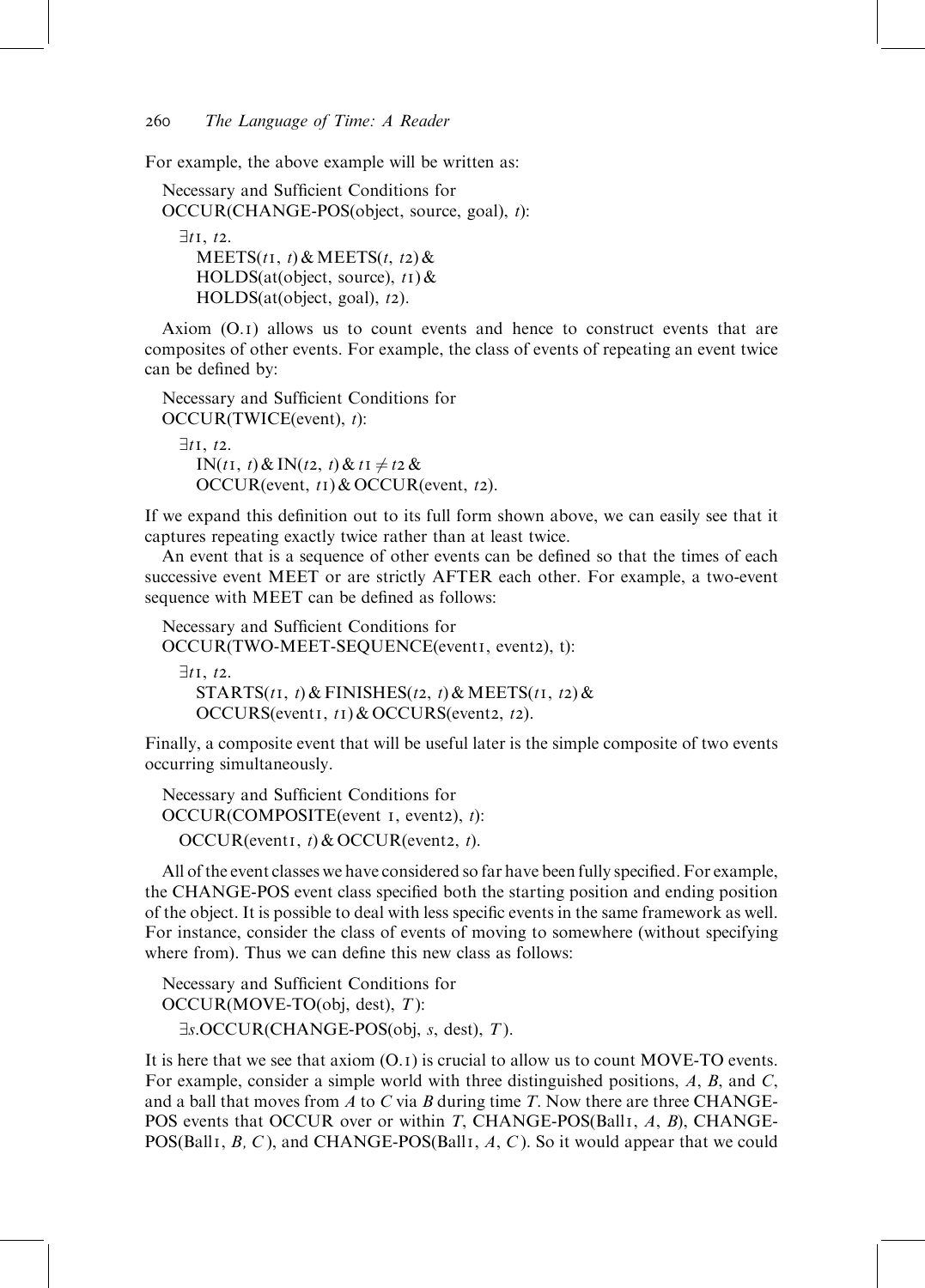have two MOVE-TO (Ball<sub>1</sub>, C) events that OCCUR over or within T corresponding to the latter two CHANGE-POS events above. If this were the case, we should report that the ball moved to  $C$  at least twice during  $T$ , an obviously ridiculous conclusion. Axiom (O.1), which is embedded in the definition of MOVE-TO above, guarantees that only the CHANGE-POS from  $A$  to  $C$  produces a MOVE-TO  $C$  event. Thus we have the desired conclusion that the ball moved to C only once during T.

The other major subclass of occurrences is the processes. Processes differ from events in that axiom  $(O, I)$  does not hold. If a process occurs over a time interval T, it appears to occur over at least a substantial number of subintervals. For example, if I am walking during interval T, I must be walking during the first half of interval T. I could have stopped walking for a brief period within  $T$ , however, and still have been walking during T. Thus we appear to need some notion of grain of interval size for a given process, where in any subinterval larger than the grain size, the process also occurred. This is too difficult to formalize adequately at present. Thus we will make a weaker claim for processes than we might. In particular, if a process is occurring over an interval  $T$ , it must also be occurring over at least one subinterval of  $T$ . To formalize this, we introduce a new predicate, OCCURRING, for processes. We then have for all processes  $p$ , and time  $t$ :

$$
OCCURRING(p, t) \Rightarrow \exists t'.IN(t', t) \& OCCURRING(p, t').
$$
 (0.2)

Related classes of processes will be described using functions in a similar manner as with event classes. For certain classes of processes we can of course define stronger axioms than (O.2). For example, if we let FALLING(object) denote the class of processes involving the object falling, we could have an axiom that it is falling over all subintervals:

$$
OCCURRING(FALLING(object), T) \Leftrightarrow (\forall t \cdot IN(t, T) \Rightarrow (O.3)
$$
  

$$
OCCURRING(FALLING(object), t)).
$$

Many event classes have closely associated process classes. For example, the event of an object falling from x to y necessarily involves the process of falling. In fact, we could define the falling event as a composite of the CHANGE-POS event introduced above and a falling process. Using a definition of COMPOSITE extended to include processes, we define:

> $FALL(object, source, goal) =$ COMPOSITE(CHANGE-POS(object, source, goal), FALLING(object)).

Using this definition, we can prove that

OCCUR(FALL(object, source, goal),  $t$ )  $\Leftrightarrow$ OCCUR(CHANGE-POS(object, source, goal),  $t$ ) & OCCURRING(FALLING(object), t).

Many events can be decomposed into a fairly 'neutral' event like CHANGE-POS and a process. This appears to formalize the intuition underlying many representations based on verb primitives (e.g., Schank 1975; Jackendoff 1976).

The relation between processes and events becomes more complicated once one considers sentences that describe processes in terms of events. For example, the sentence ''John is walking from home to the store'' appears to describe a process because it is in the progressive tense, yet does it in terms closer to an event. This sentence may be true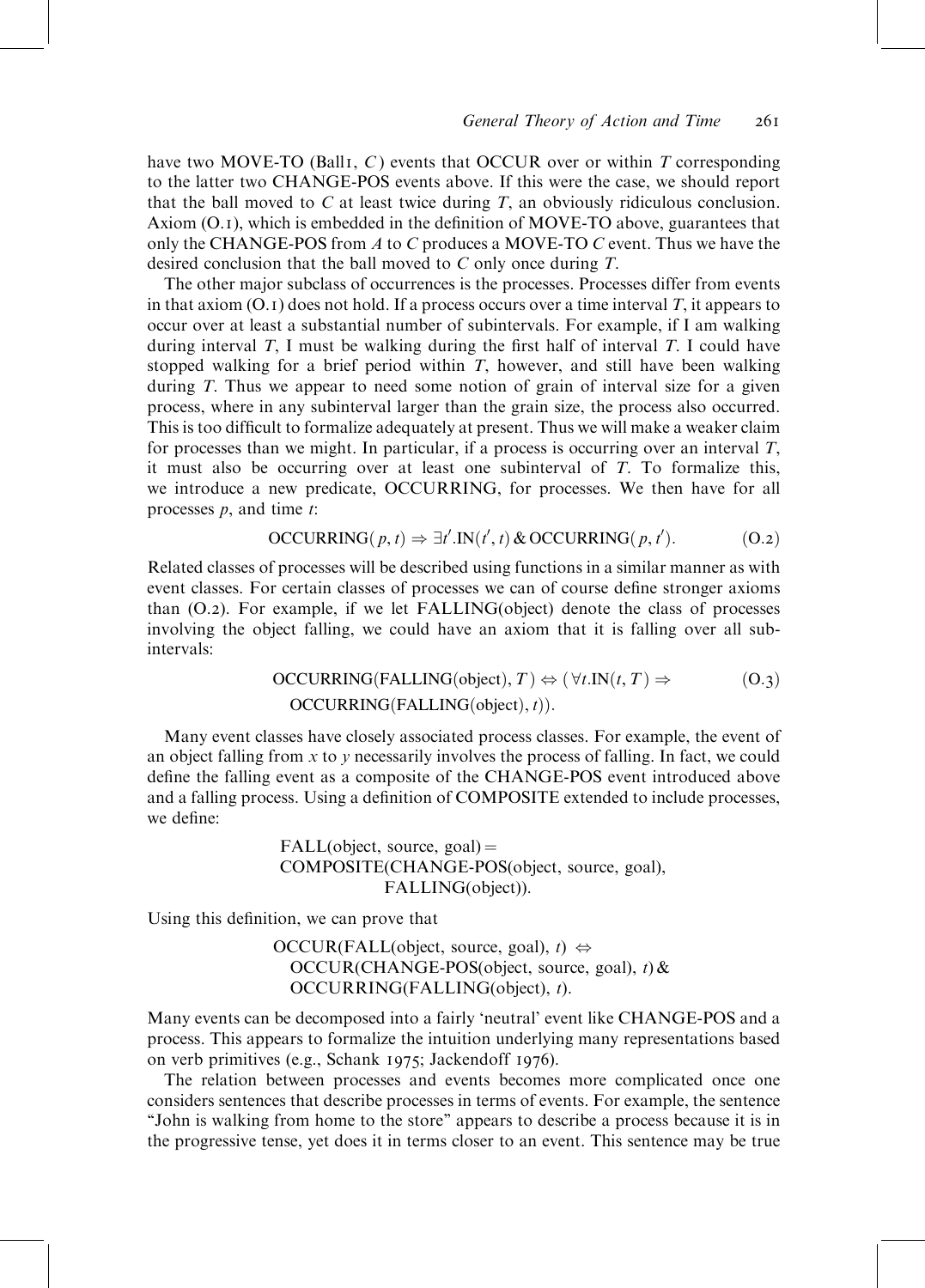even if the event does not occur: John might change his mind on the way and return home. A suggested solution to this problem is that the above sentence really means that John is walking with the intention of going to the store. This does not solve the entire problem, however, for similar sentences can be constructed for inanimate objects, as in ''The ball was falling to the ground''.

The above solution might be adapted by using a notion of expected outcome to subsume the agent's intention. A solution along these lines, however, is beyond the capabilities of the present formalism. Without further comment, we shall allow such sentences to be expressed by allowing events to be arguments to the OCCURRING predicate. For example, let us assume the sentence ''The ball fell onto the table over T '' is represented as:

#### OCCUR(FALL(ball,  $s$ , table 1),  $T$ ).

Then the sentence "The ball was falling to the table over  $T$ " would be represented by:

OCCURRING(FALL(ball,  $s$ , table 1),  $T$ ).

Generalizing from this example, we can see that if an event occurred, then it was occurring. In other words, for any event  $e$  and time  $t$ ,

$$
OCCUR(e, t) \Rightarrow OCCURRING(e, t). \tag{O.4}
$$

The converse of this does not hold.

Defining necessary and sufficient conditions for many processes, especially those describing human activity, appears not to be possible. While there may be technical definitions of the differences between walking, strolling, and running, it is unlikely that they would be useful in language comprehension. Such terms appear to be primitive-like processes that may be recognized from the perceptual system. Of course, necessary conditions are likely to be found for these processes, and consequences, such as that they all involve moving, but at different rates, can be described if necessary.

Processes involving physical change, or motion (e.g., falling) may afford precise descriptions. What is necessary to describe these is a workable theory of naive physics (see Hayes 1978). Investigating these issues here will take us too far afield.

An important relationship that we shall need asserts that one event causes another. The nature of causality has been studied extensively in philosophy (e.g., Sosa 1975). Many of the issues considered there, however, will not affect this work. Let us introduce a predicate ECAUSE (event causation), where

 $ECAUSE(e1, t1, e2, t2)$ 

is true only if event  $e1$ 's occurrence at time  $t1$  caused event  $e2$  to occur at time  $t2$ . The following facts about causality are important.

If an event occurred that caused another event, then the caused event also occurred.

$$
OCCUR(e, t) & ECAUSE(e, t, e', t') \Rightarrow OCCUR(e', t'). \tag{0.5}
$$

An event cannot cause events prior to its occurrence (though they may be simultaneous).

$$
ECAUSE(e, t, e', t') \Rightarrow IN(t', t) \lor BEFORE(t, t') \lor
$$
\n
$$
MEETS(t, t') \lor OVERLABS(t, t') \lor EQUALS(t, t').
$$
\n(0.6)

Furthermore, the ECAUSE relation is transitive, anti-symmetric, and anti-reflexive.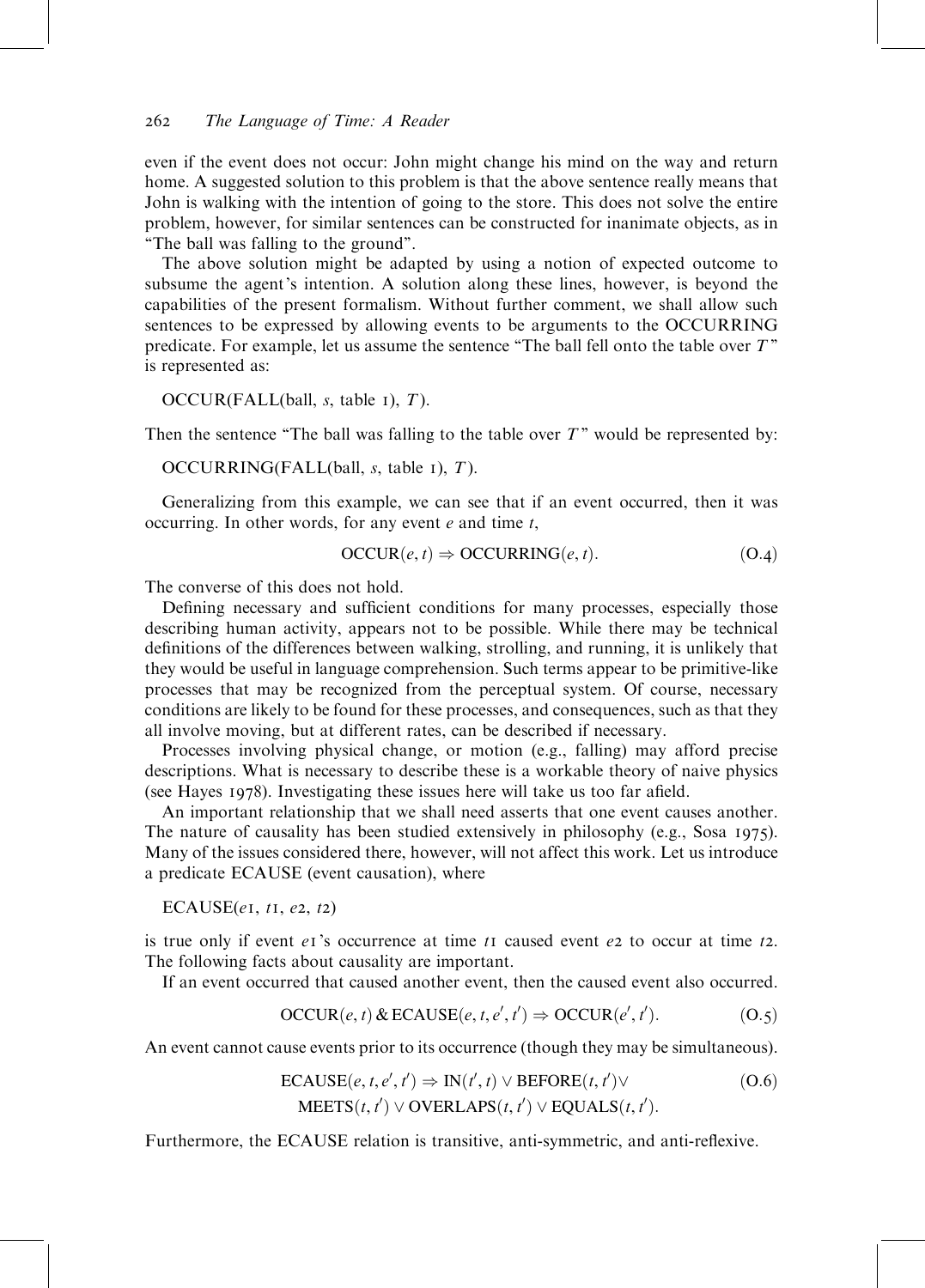None of the axioms above can be used to infer a new causal relation from a set of facts involving no causal relations. Thus all inferences about causality come from other already known causal relations, or must be induced from outside the logic. This seems consistent with common treatments in philosophy and artificial intelligence in which causality is irreducible (e.g., Taylor 1966; Norman and Rumerhart 1975; Schank 1975).

## 4 defining actions

An important subclass of occurrences are those that involve animate agents performing actions. There are actions that are processes (e.g., ''John is running''), and actions that are events (e.g., ''John lost his hat''). An action is an occurrence caused in a 'certain' way by the agent. This relation is not simple causality between events, for an agent may be involved in an event without it being an action of that agent. For example, consider two distinct interpretations of the sentence, "Cleo broke the window". The first describes an action of Cleo. The second arises, say, if Cleo is thrown through the window at a wild party. In this case, Cleo is the instrument of the breaking of the window. Thus not all events that are caused by animate agents are actions by that agent.

To avoid this difficulty, we introduce a new form of causality termed agentive causality or ACAUSE. An agent ACAUSES an event only in those cases where the agent caused the event in an appropriate manner for the situation to be called an action of the agent's.

Classes of actions can be characterized by the function

ACAUSE(agent, occurrence)

which for any agent and occurrence produces the action of the agent causing the occurrence. As with all other occurrences, such actions may OCCUR or be OCCUR-RING over a set of time intervals. Particular instances of actions can only be specified by specifying the time of the action.

We can also classify actions in the same manner as all other occurrences by introducing a function for each related class of actions. For example, the class of actions consisting of an agent moving an object from one location to another can be generated by the function

MOVE-ACTION(agent, object, source-location, goal-location)

which can be defined as being equivalent to

ACAUSE(agent, CHANGE-POS(object, source-location, goal-location)).

It is hypothesized that every action can be characterized as an agent ACAUSEing an occurrence. For some actions, such as singing, an occurrence must be introduced that consists of the actual motions involved to produce the activity. Although such an occurrence might never occur independently of the action, introducing it preserves the simplicity of the model.

Again borrowing terminology from Mourelatos (1978), we call the class of actions that consists of ACAUSEing an event to be performances, and those that consist of ACAUSEing a process to be activities.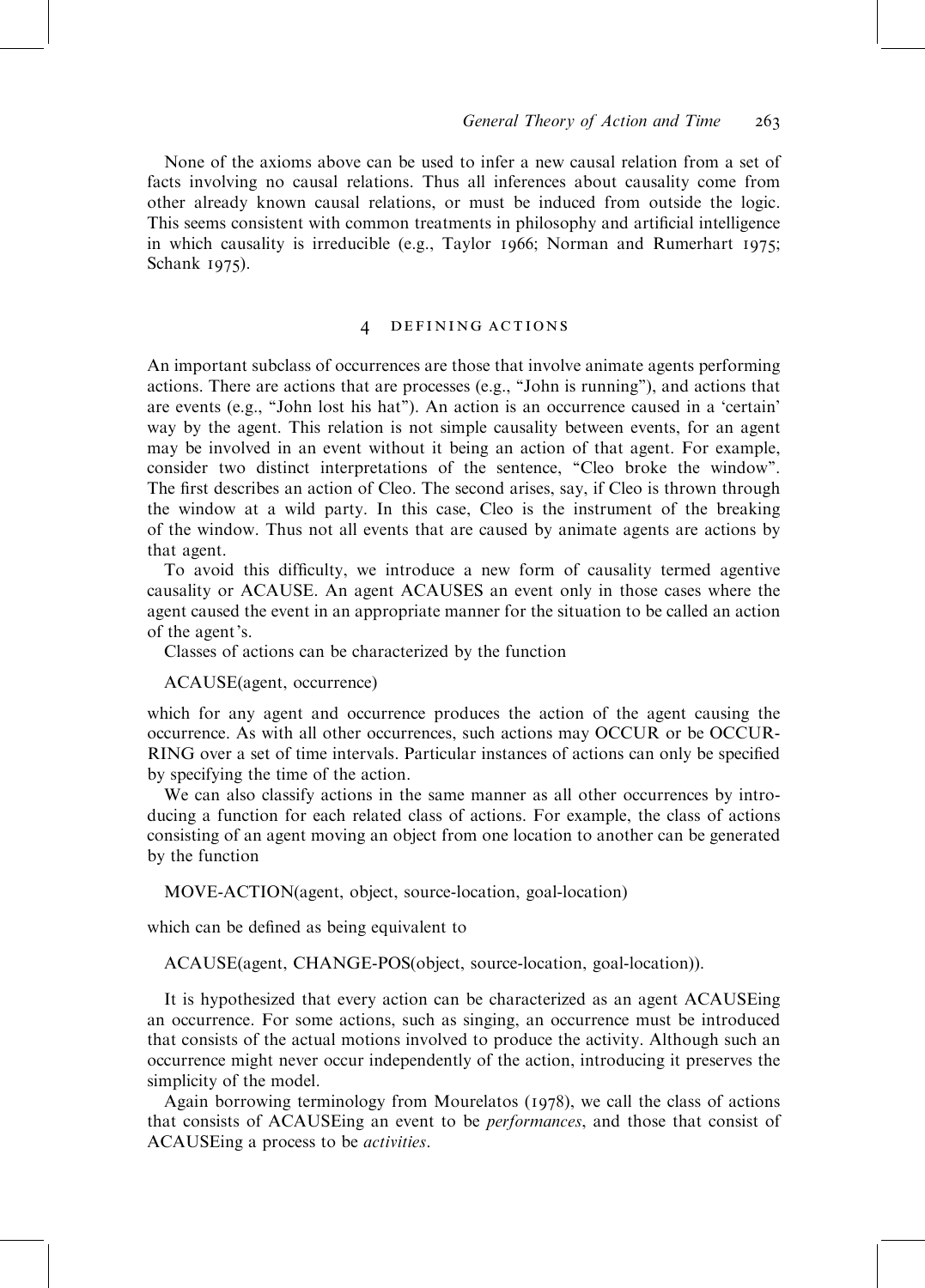We can capture much of the above discussion with the following axioms. If an agent ACAUSEs an occurrence over time  $t$ , then the occurrence was OCCURRING over  $t$ .

OCCURRING(ACAUSE(agent, occurrence),  $t$ )  $\Rightarrow$  (A.1)

OCCURRING(occurrence,  $t$ ).

For every action there is a unique agent and a unique occurrence that the agent ACAUSEs which constitutes the action.

 $\forall$  action  $\exists!$  agent, occurrence action = ACAUSE(agents, occurrence).  $(A.2)$ 

For the subclass of performances, we have a stronger version of (A.1) with the OCCUR predicate.

$$
OCCUR(ACAUSE(agents, event), t) \Rightarrow OCCUR(event, t). \tag{A.3}
$$

The other important aspects of the ACAUSE relation remain to be considered in the section on intentional action. But first, let us reconsider the individuation of actions.

We have seen simple performances and activities as examples of actions. Using the constructors for composite events we can describe actions that consist of a sequence of actions, or consist of actions being performed simultaneously. Note that a composite action composed of a performance and an activity (e.g., ''walking to the store while juggling three balls'') is itself a performance. This is easily seen from the observation that we can count the number of occurrences of such composite actions. The only composites that are activities are those that consist entirely of activities.

There are situations which might appear to be simple composite actions, yet, on closer examination, have considerably richer structure. The composite actions we have seen so far consist of actions that can be considered independently of each other; neither is necessary for the success of the other. Thus walking to the store while juggling three balls consists of walking to the store, which could have been done independently, and juggling three balls, which also could have been done independently. Many other composites have subactions that are related in a considerably stronger fashion. Consider the actions performed in the situation described as ''Sam hid his coat by standing in front of it''.

Taking the position outlined in the introduction, there are at least two distinct actions performed here; namely, "hiding the coat" and "standing in front of the coat". These actions, however, are not independent of each other. They are intimately related, as one was performed by means of performing the other, i.e., the coat was hidden by means of standing in front of it. Note that this is not simply a causal relationship: standing in front of the coat didn't cause John's hiding the coat, it actually constituted the hiding.

A wide range of similar examples exists in the speech act literature (e.g., Searle 1969). For example, I may perform a promise by telling youthat I will come to your party, provided I have the appropriate intentions. Again, the act of speaking did not simply cause the promise act, but, in conjunction with the appropriate intentions, it constituted the promise act.

Goldman (1970) terms this relationship between actions as generation. An act A generates an act  $B$  iff:

- (i)  $\vec{A}$  and  $\vec{B}$  are cotemporal (they occur at the same time);
- (ii) A is not part of doing B (such as "playing a C note" is part of "playing a C triad" on a piano);
- (iii) A occurs in a context C, where the occurrence of A and C jointly imply the occurrence of B.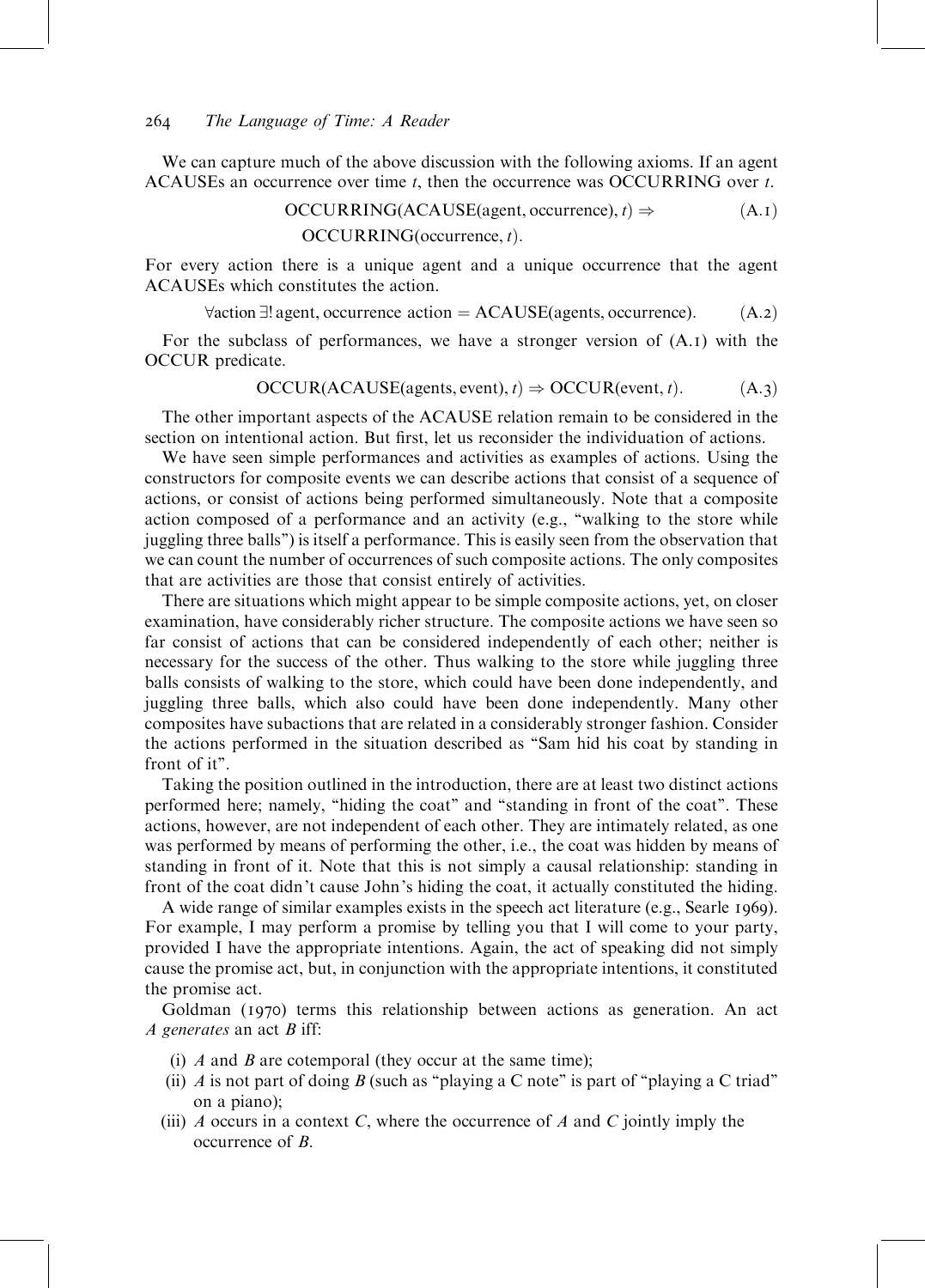Goldman distinguishes different types of generation, depending on the nature of the context  $C$ . I have not found this a useful division as most examples seem to be combinations of the different types. He identifies three major components of C:

- causal laws: A generates B because the occurrence of A causes the occurrence of B;
- conventional rules: for example, ''signaling a left turn on your bike'' is generated by ''putting your arm out'';
- simple (or definitional): A generates B simply by the fact that B is defined as doing A in a certain context; an example of this, namely hiding an object from someone, will be discussed in detail below.

To continue the formal development, let us introduce a predicate GENERATES that takes two actions and a time:

GENERATES $(a1, a2, t)$ .

This predicate is true only if action  $a_1$  generates action  $a_2$  during time  $t$ . GENERATES is transitive, anti-symmetric, and anti-reflexive with respect to its two action arguments.

For example, consider an agent JOHN playing a C triad on the piano. Other actions that JOHN performs simultaneously with this include playing a C note (a part of the first action) and waking up Sue (generated by the first action). We can express this in the formal notation using the following functions. Let:

- PLAY-C-TRIAD(agent, piano) be the action of the agent playing a C triad on the piano;
- PLAY-C(agent, piano) be the action of the agent playing a C note on the piano; and
- WAKE(agent, other) be the action of the agent waking up the other person.

Then the situation above is captured by

OCCUR(PLAY-C-TRIAD(JOHN, P), T1) & OCCUR(PLAY-C(JOHN,  $P$ ),  $T_1$ ) & OCCUR(WAKE(JOHN, SUE), T1)

where

```
GENERATES(PLAY-C-TRIAD(JOHN, P),
           WAKE(JOHN, SUE), T1)
```
and  $\exists$ -event

```
PLAY-C-TRIAD(JOHN, P) =COMPOSITE(PLAY-C(JOHN, P), event).
```
The notion of generation is crucial for considering how an action was performed, or how to perform an action (i.e., planning). Investigating these issues will take us too far afield, but it is worth briefly considering how planning knowledge and definitional knowledge interact. We have seen two major classes of knowledge about actions. One, the definitional, outlines necessary (and sometimes sufficient) conditions for an action's occurrence. This is crucial for achieving a minimal understanding of what is implied by a sentence describing an action. The second, generational knowledge, outlines how actions can be performed, and is crucial for problem solving. But a sharp distinction in the uses of this knowledge is artificial. Generational knowledge can be used in understanding to infer plausible ways in which an action might have been accomplished, whereas definitional knowledge can be used by a problem solver to identify what actions might be appropriate to solve a certain task that has not been encountered previously.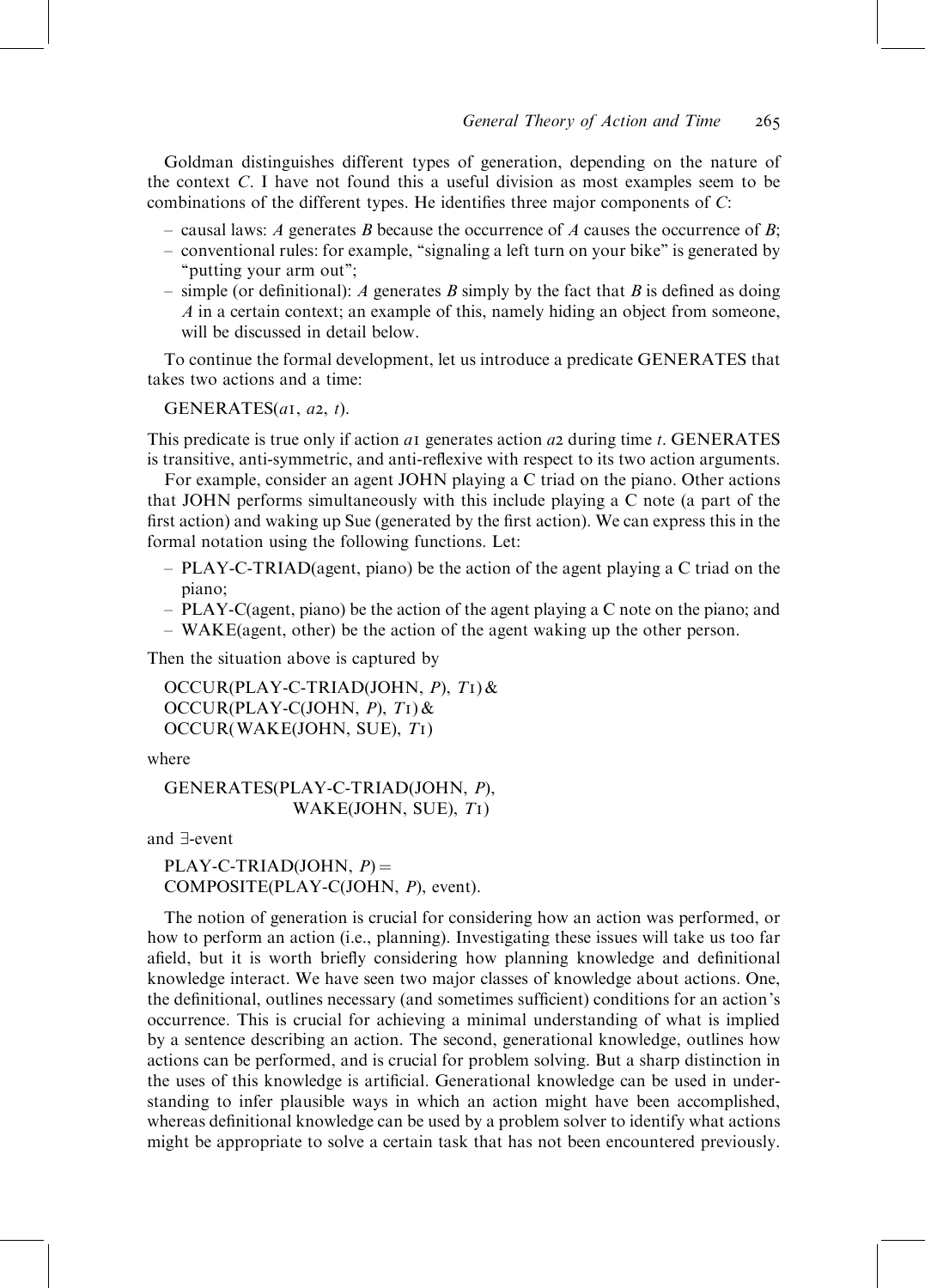### 5 intentional action

Before developing the notion of intentional action, let us consider an example that motivates the remainder of the paper, namely, defining the action of hiding an object from someone. We shall not consider the sense of hiding that is equivalent to simply concealing from sight accidentally. The sense here is the sense that arises from an accusation such as ''You hid that book from me!'' As we shall see, this is an intentional action.

The definition of hiding an object should be independent of any method by which the action was performed, for, depending on the context, the actor could hide the object in many different ways. In other words, the action can be generated in different ways. For instance, the actor could:

- put the object behind a desk;
- stand between the object and the other agent while they are in the same room; or
- call a friend Y and get her or him to do one of the above.

Furthermore, the actor might hide the object by simply not doing something s/he intended to do. For example, assume Sam is planning to go to lunch with Carole after picking Carole up at her office. If, on the way out of his office, Sam decides not to take his coat because he doesn't want Carole to see it, then Sam has hidden the coat from Carole. Of course, it is crucial here that Sam believed that he normally would have taken the coat. Sam couldn't have hidden his coat by forgetting to bring it.

This example brings up a few key points that may not be noticed from the first three examples. First, Sam must have intended that Carole not see the coat. Without this intention (i.e., in the forgetting case), no such action occurs. Second, Sam must have believed that it was likely that Carole would see the coat in the future course of events. Third, Sam must have decided to act in such a way that he then believed that Carole would not see the coat in the future course of events. Finally, for the act to be successful, Sam must have acted in that way. In this case, the action Sam performed was ''not bringing the coat'', which would normally not be considered an action unless it was intentional.

I claim that these four conditions provide a reasonably accurate definition of what it means to hide something. They certainly cover the four examples presented above. It is also important to note that one does not have to be successful in order to have been hiding something. The definition depends on what the hider believes and intends at the time, not what actually occurs. However, the present definition is rather unsatisfactory, as many extremely difficult concepts, such as belief and intention, were thrown about casually. We shall investigate these issues in the next sections.

# 5.1 Belief and plans

There is much recent work on models of belief (e.g., Cohen 1978; Moore 1979). I will use a sentential model of belief based on the model of Haas (1982), which is similar to that of Konolidge (1980) and Kaplan (1968). In their work, belief is a predicate taking an agent and a description of a proposition as its arguments and is intended to mean that the agent believes that proposition. In computer models, it means that the agent has a data structure in its memory corresponding to the proposition. To develop this model requires a consistent method of introducing quotation into the predicate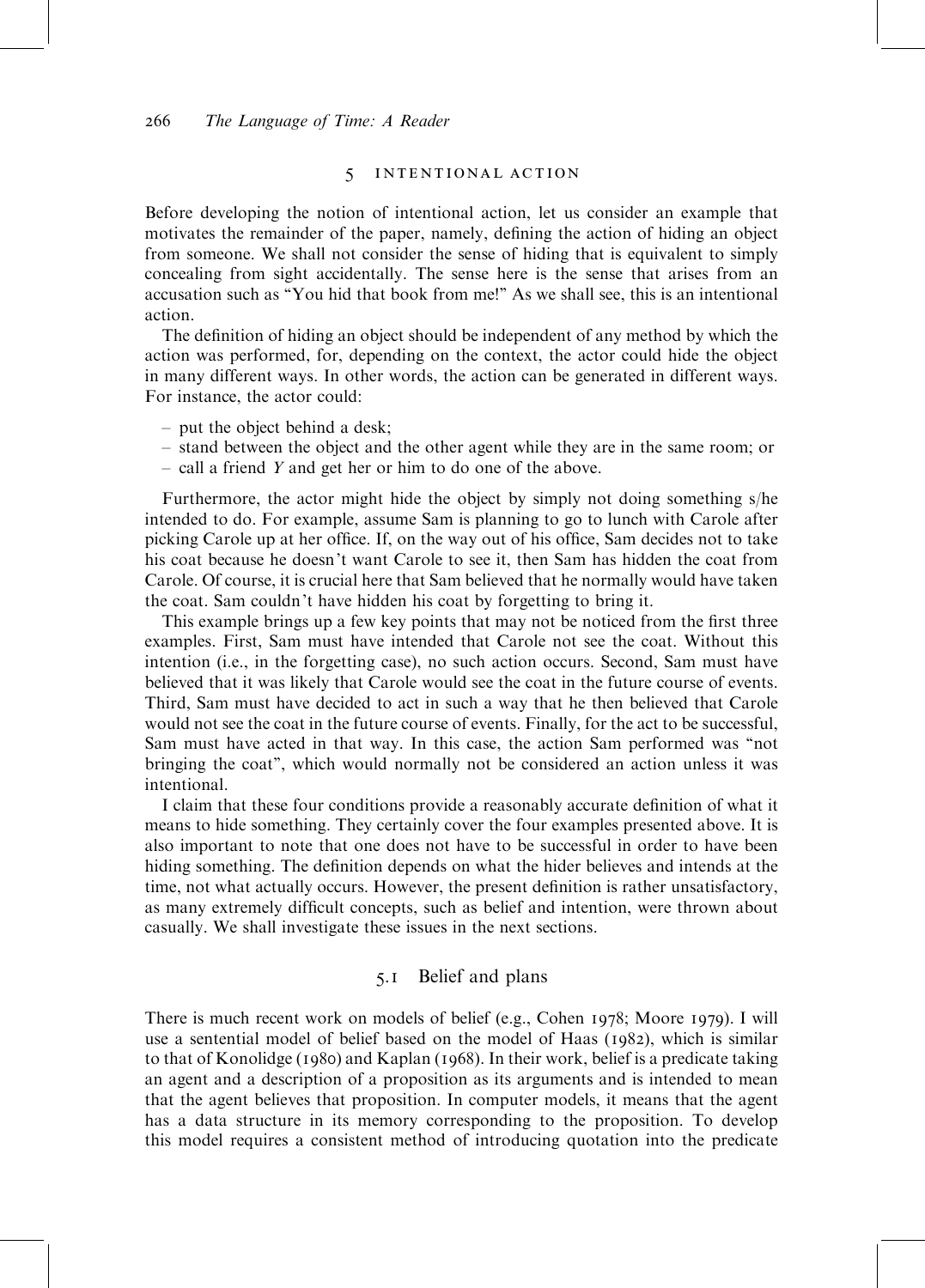calculus so that the usual paradoxes are avoided. I will not develop this fully here as it is not necessary for this paper, but the interested reader should see Perlis (1981) and Haas (1982).

An important thing to notice, though, is that there must be two relevant time indices to each belief; namely, the time over which the belief is held, and the time over which the proposition is believed to hold. For example, I might believe *today* that it rained *last* weekend. This point will be crucial in modeling the action of hiding. To introduce some notation, let

"A believes (during  $T_b$ ) that p holds (during  $T_p$ )"

be expressed as

HOLDS(believes(A, "HOLDS(p,  $T_p$ )"),  $T_b$ )

and which we shall abbreviate using

BELIEVES $(A, p, T_p, T_b)$ .

The quotation of formulas in this development must be viewed only as a notational convenience. A more elaborate system of quotation is required so that variables can be introduced into quoted expressions. In such cases, the variables range over names of terms. I will avoid these issues and simply allow variables within quotation marks. Once we have the capability of describing propositions in the logic, we can specify a wide range of beliefs using quantification over parts of formulas. Proof methods can be developed that allow the simulation of other agents' reasoning. For a rigorous treatment of these issues, see Haas (1982).

Plans are typically characterized in AI as a sequence or partial order of actions (e.g., Fikes and Nilsson (1971); Sacerdoti (1975)). This characterization is adequate when modeling static worlds where the only change is by the agent that constructs the plan. In more general settings, however, plans may involve actions by other agents as well as naturally occurring events. In addition, plans are not made starting from a blank world. There are many external events occurring, and the agent believes that certain other events may occur in the future. This even includes actions that the agent has already decided to do in the future. Thus a more general notion of planning is called for.

Let each *agent* maintain three partial descriptions of the world. Each description is a set of propositions asserting properties and occurrences over time intervals. The first description is called the expected world, the second the planned world, and the third the desired world. The expected world is what the agent believes will happen given that certain known future events will occur and assuming that the agent does nothing. It is a view of the world assuming all agents are as lazy as possible but remain in accordance with the known future events. The expected world obeys a generalized law of momentum. Things in the process of changing continue to change unless prevented, and everything else remains the same unless disturbed.

The desired world contains a description of the properties and occurrences that the agent desires. The planned world is the same as the expected world except that the agent may add or remove actions (by that agent). Thus it is a simulation of what the world would be like if the agent acted differently than what is expected. The goal, of course, is to make the planned world subsume the desired world and then act according to it. A possible algorithm for this would be a generalized GPS model of finding differences between the worlds and introducing actions to reduce the differences. There is not space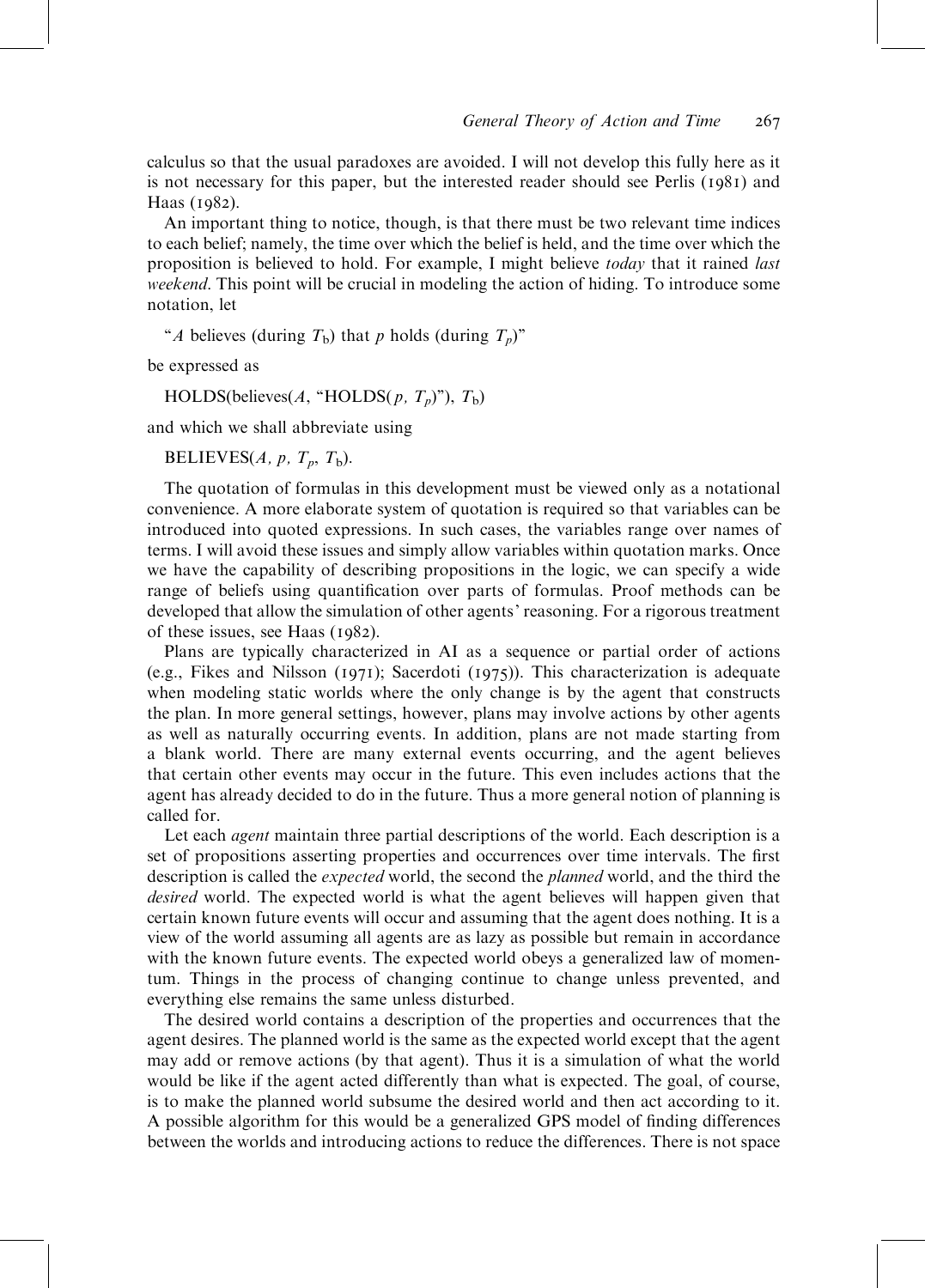here to consider the planning algorithm further, but for an initial attempt at building a planner, see Allen and Koomen (1983).

A plan is a set of decisions about performing or not performing actions by the agent. Thus, at any time, there is a plan that specifies the mapping from the expected world to the planned world. A plan can be constructed without the agent intending to actually act in accordance with the plan. Such plans arise from a wide range of activities, from abstract problem solving to the recognition of plans of other agents. It will be important for us here to have a notion of an agent *committing* to a plan. An agent is committed to a plan over a certain time interval if that agent believes he or she will act in accordance with the plan. That is, the planned world becomes the expected world. This then becomes part of the agent's predictions about the future state of the world, and must be considered in any further planning activity done by the agent. For instance, in the hiding example, when Sam decided not to take the coat, he changed an action he had committed to do in order to hide his coat.

Most models of plans in the literature consider a subclass of the set of plans allowed here. In particular, they only allow planning into the immediate future, and with only a few exceptions (e.g., Vere 1981), do not allow occurrences other than actions by the planner. We can express plans which contain occurrences independent of the planner, including actions by other agents, as well as plans not to do some action.

Let us introduce a little notation for use later on. Let the predication

TO-DO(action, time, plan)

be true if the plan specified includes performing the action at the given time, and let

NOT-TO-DO(action, time, plan)

be true if the plan specified includes not performing the action at the given time. This is of course much stronger than asserting  $\sim$  TO-DO(action, time, plan), which simply asserts that the plan does not contain the indicated action.

The notion of a goal is not part of a plan directly. Rather, goals are part of the desired world and are the usual reason for committing to a plan. Let

IS-GOAL-OF(agent, goal, gtime, t)

be true if the agent's desired world at time  $t$  contains the specified goal holding during gtime. Finally, the predicate

COMMITTED(agent, plan, ctime)

is true if the agent is committed over ctime to act in accordance with the specified plan. Being committed to a plan means that the agent believes he or she will perform all actions (by the agent) in the plan.

One can think of a plan as a complex action, and it makes sense to talk of a plan occurring if all its decisions are carried out. This can be expressed by extending the OCCUR predicate to plans according to the following definition:

```
OCCUR(plan, t) \Leftrightarrow\forall action, t_a.TO-DO(action, t_a, plan) \RightarrowOCCUR(action, t_a) &
  \forall action, t_a. NOT-TO-DO(action, t_a, plan) \Rightarrow(\forall t \cdot \text{IN}(t, t_{\text{a}}) \Rightarrow\sim OCCUR(action, t_a)).
```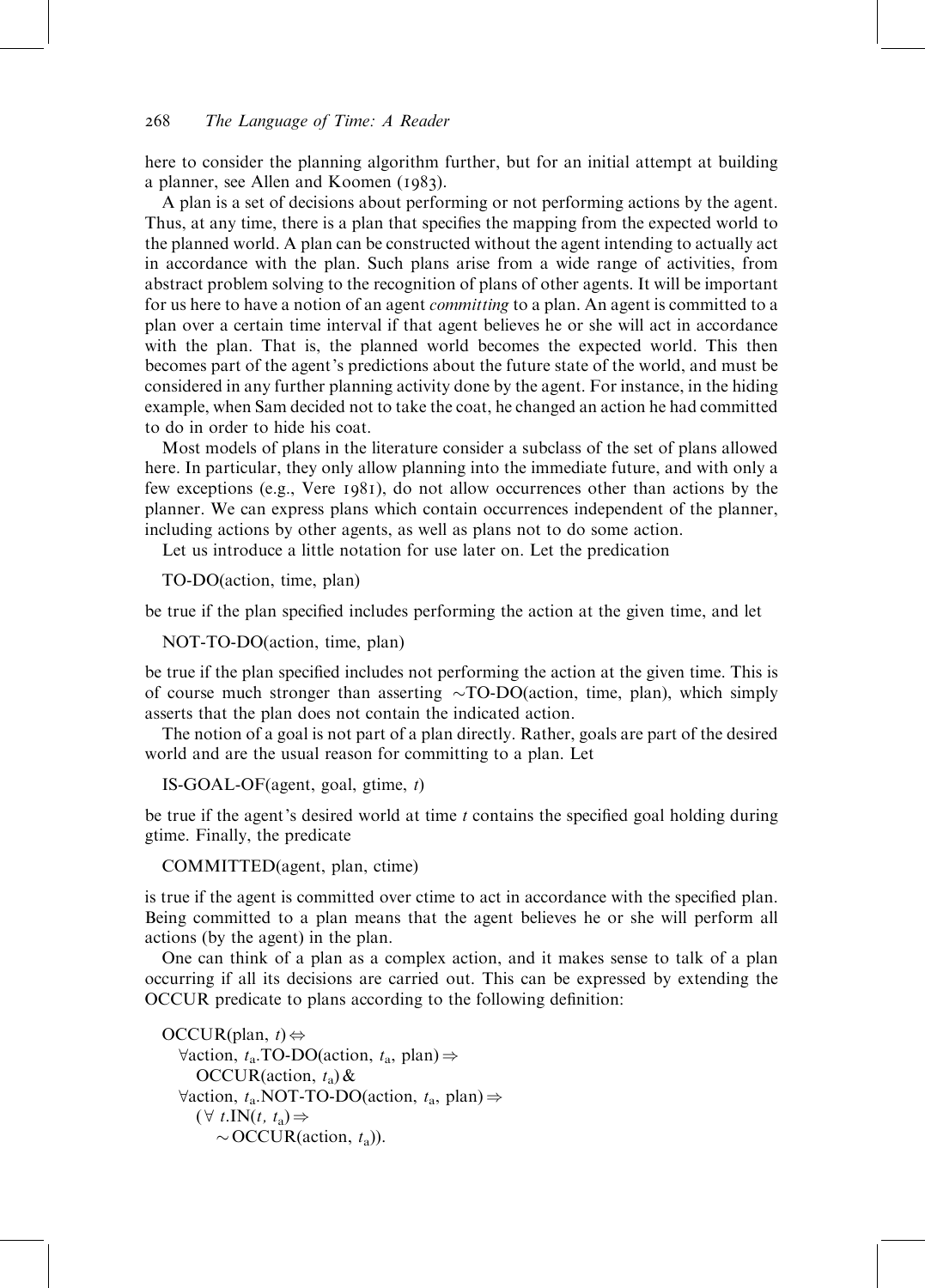# 5.2 Intending

There are two senses of intention that are traditionally distinguished in the literature. The first has been termed prior intention (e.g. Searle 1980) and arises in sentences such as

''Jim intends to run a mile today''.

This intention is prior to the action, and can hold even if the action is never performed (i.e., Jim forgets or changes his mind). We shall model this form of intention simply by asserting that Jim has committed to a plan that has the action as a step. Thus

> INTEND(agent, ACAUSE(agent, occurrence), atime, itime)  $\Leftrightarrow$  (I.1)  $\Theta$ lan COMMITTED(agent, plan, time) & TO-DO(ACAUSE(agents, occurrence), atime, plan)):

Note that Jim having this intention implies that he believes he will run the mile today. It does not imply that Jim wants to do the action, although in most cases this is a plausible inference. Also plausible is that Jim has some goal that results from this action being performed. The actual nature of this goal is uncertain. For instance, he may want to stay fit (and so he might change his mind and swim instead), or he may want to win a bet that he couldn't run a mile (and so swimming would not be a reasonable alternative). The example does not specify this information.

Many times an intention of an agent is so general that it is expressed in terms of a goal rather than an action. Examples are the actions of "achieving state x", "preventing event"  $E^{\prime\prime}$ , etc. To express these, we will simply use the IS-GOAL-OF predication introduced earlier.

The last sense of intention is that of intentional action, which arises in sentences such as

''Jack intentionally coughed''.

This example is closely related to the notion of prior intention; it appears that Jack coughed as a result of a plan that he was committed to that involved him coughing. This is essentially the treatment suggested in Miller et al. (1960).

But one must be careful with this definition. For instance, if one intentionally does an action  $A$ , does one intentionally do all the subparts of  $A$ ? What about the actions one did to generate A, or the actions that A generates? For instance, if A was the action of Jack intentionally playing a C chord on the piano, did he also

- (i) intentionally play a C note (a subpart of  $A$ );
- (ii) intentionally move his finger (generating (i)); or
- (iii) intentionally annoy his neighbors (generated by  $A$ ).

One might say no to (i) and (ii), or allow subparts and not generation, or allow all as intentional. Each side has been proposed; which side we should take depends on what is counted to be in a plan. For instance, if a composite action is in a plan, are its subparts in the plan? If so, then (i) is always intentional. If an action is in a plan, the actions that it generates may or may not be in the plan, depending on the knowledge and goals of the actor. Thus, with (iii), it might go either way, depending on why Jack was playing the piano. This last case shows we cannot simply define how intentionality relates to generation. Some actions which are generated could not be denied, however. If Sam intentionally aims and fires a gun at Sue, knowing it is loaded, he intentionally shot her. This appears to be so because there is no other plausible plan that Sam could have had.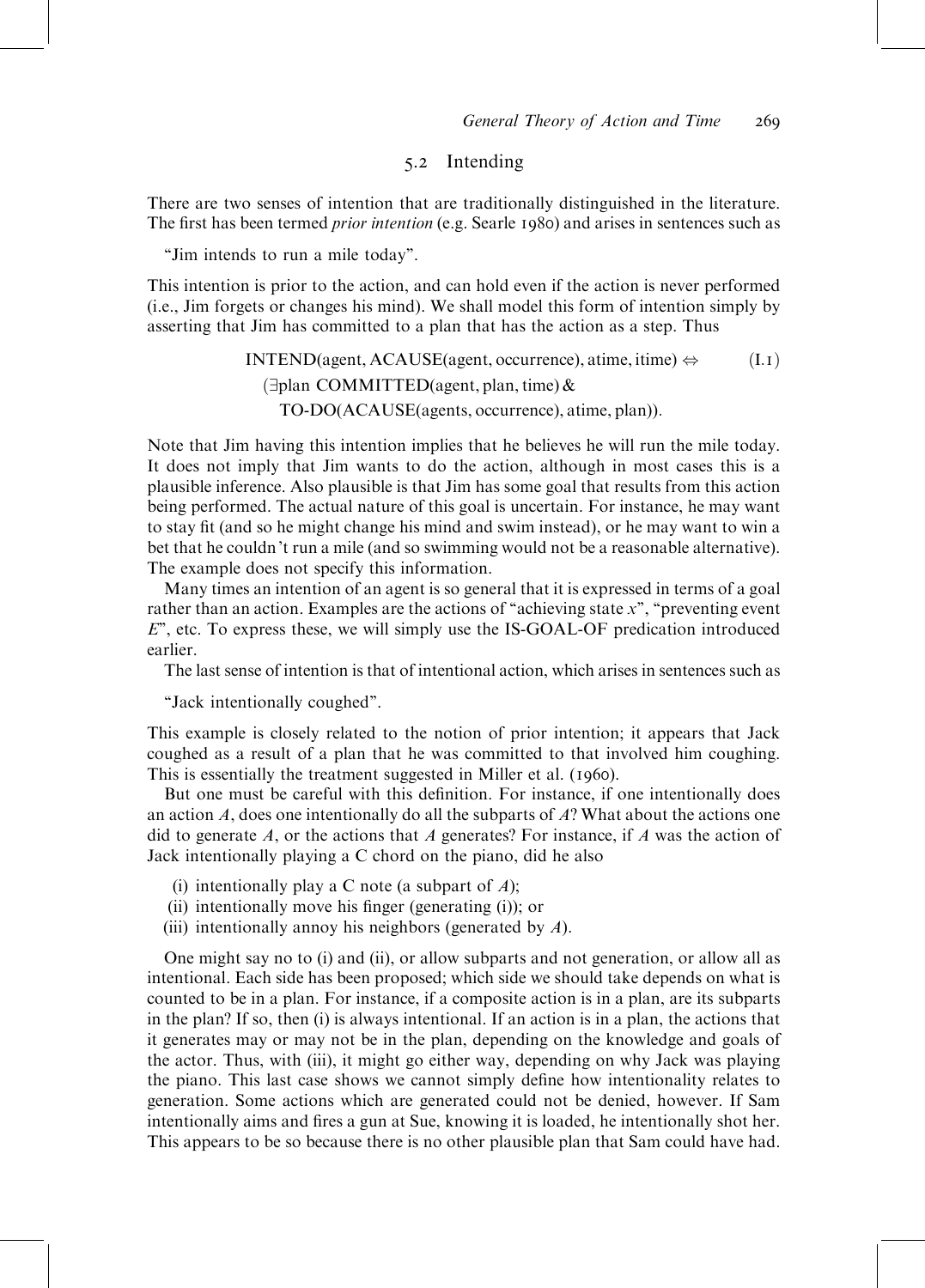Thus, if we assume Sam is a rational being, and does not act at random, we can assume his plan must have been to shoot Sue. Thus, we will only get into difficulty with the plan-based model of intentionality if we make hard and fast rules, such as that all subparts of an action must be in a plan, or all generated actions of an action must be in a plan. If the contents of a plan is left up to plausible reasoning about the motivation of an agent's behavior, the plan model appears to provide a reasonable definition of intentionality.

There are remaining problems with the plan model, however. Davis (1979) gives an example of a person driving a car when a small child runs in front of it. He claims the person intentionally slams on the brakes yet has no time to form a plan to do so. This difficulty may arise from an inadequate model of plan-directed behavior. For the present, however, these examples will not cause us any problems. Searle (1980) presents other difficulties that arise with this simple model, but again, the problems can be ignored at present, as the examples that present them are fairly bizarre.

On the basis of this discussion, and following Goldman (1970), we can say that an agent S intentionally performed an action  $A$  at time  $t$  iff

- (i) S performed A at t;
- (ii) A was part of a plan that S was committed to at time  $t$ ; and
- (iii) S performed A because of S's knowledge of (ii).

Introducing a new predicate, we can easily capture the first two conditions above, but it is not clear how to formalize condition (iii). For computational models in which an agent only acts because of an existing plan, however, this should not present any difficulties. Thus we can capture the first two conditions with:

> INTENTIONAL(ACAUSE(agent, occurrence), time)  $\Rightarrow$  (I.2) OCCURS(ACAUSE(agent, occurrence), time) & INTEND(agent, ACAUSE(agent, occurrence), time, time):

Finally, let us return to questions about the nature of the ACAUSE relation. The examples in which we have used it have all been intentional actions, so the question arises as to whether it is possible to have an ACAUSE relation to an unintentional action? For instance, if John broke the window unintentionally, did John perform an action? That, he certainly did, but the action he performed might not be breaking the window, it may have been hitting the baseball (which broke the window). If we claim that, even in this case, John performed the action of breaking the window, then we can make the example more complicated. What if John hit the baseball, which landed on the roof of a house, and a few minutes later rolled off and broke the window. Obviously, in this example, the delay and causal chain of events soon gets complicated enough that we would say John did not break the window. So where do actions stop and mere events caused by actions begin?

There seems no easy answer to this question, although a fruitful approach could be to consider the issue of responsibility. If an agent acts in a way that causes some effect which, while unintentional, should have been foreseen, we tend to term that as an action. We do not have the time to pursue this here, so make the simplifying assumption that all actions are intentional, i.e.,

$$
OCCUR(ACAUSE(agent, occurrence), t) \Rightarrow (I.3)
$$
  
INTERTIONAL(agent, ACAUSE(agent, occurrence), t).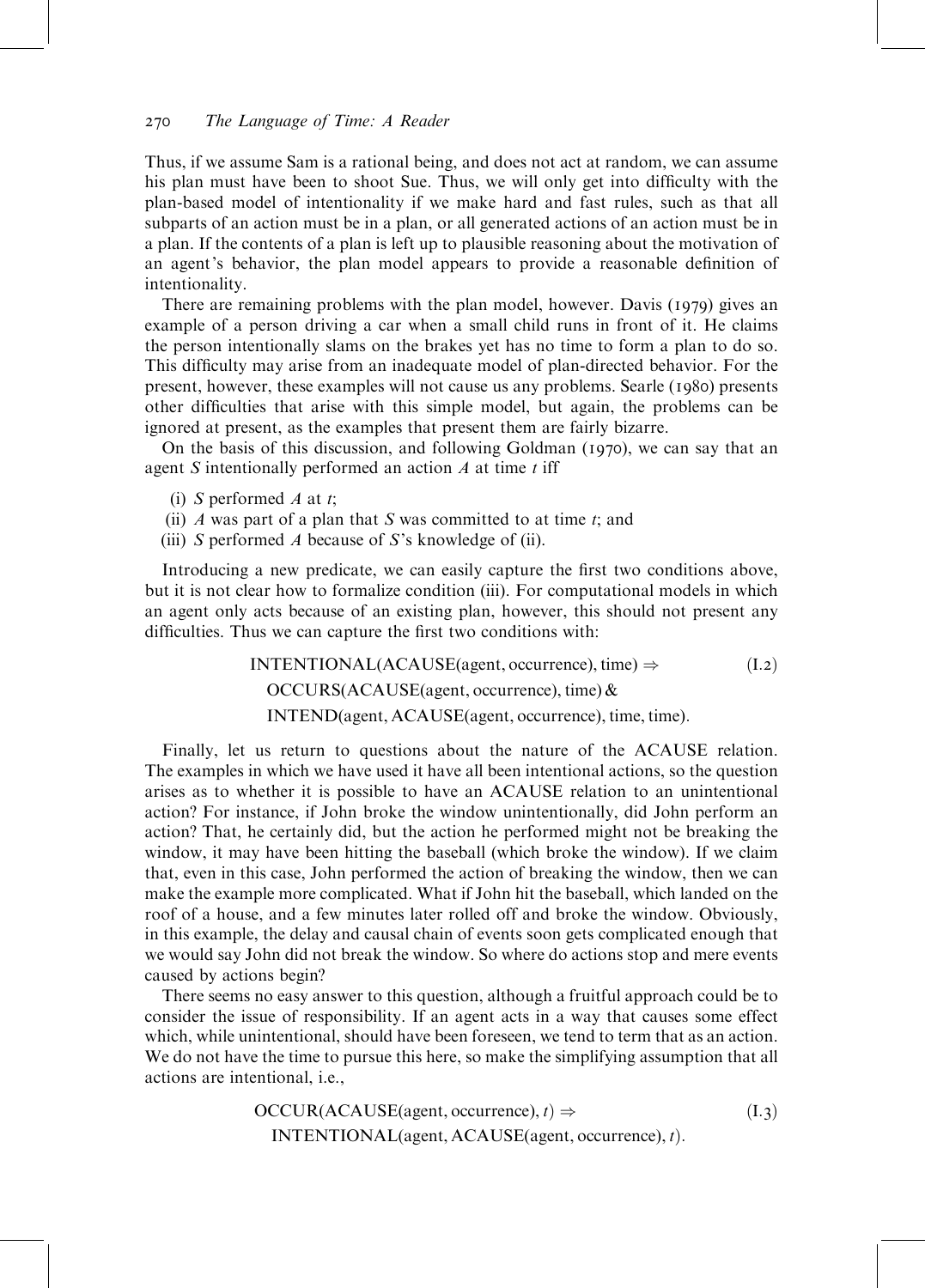In the unintentional case of ''John broke the window'', we analyze that as John did something intentionally that caused the window to break. This may seem to complicate the analysis of such sentences, but it can be handled in a relatively clean manner. The meaning of a sentence such as "John broke the window" could be

AQ: Please check where Breakevent(Window) or Break even(Window) in "Ecause..."

 $\exists e, t$ I,  $t$ 2.OCCUR(ACAUSE(John,  $e$ ),  $t$ I) & OCCUR(BREAK-EVENT(Window), t2) &  $((e = BREAK-EVENT(Window))$   $\vee$  $ECAUSE(e, tI, BREAK-EVEN(Window), t2)).$ 

The disjunction captures the ambiguity as to whether the breaking of the window was intentional or not. If  $e = BREAK-EVENT(Window)$ , then the event that John ACAUSEd was the breaking of the window. If  $e$  caused BREAK-EVENT(Window), then the event John ACAUSEd was something else which ECAUSEd the breaking of the window. Finally, if John intentionally broke the window by hitting the baseball, then he performed two actions (intentionally) which are related by the GENERATEs relation.

## 6 how to hide revisited

With these tools, we can attempt a more precise definition of hiding. We first define the function

HIDE(agent, observer, object)

to generate the class of hiding actions. Let us also introduce an event function

SEE(agent, object),

which generates events of an agent seeing an object, and a property SEEN(agent, object) defined by

HOLDS(SEEN(agent, object),  $t$ )  $\Leftrightarrow$  $\exists t$ I.BEFORE $(t)$ I,  $t$ ) & OCCUR(SEE(agent, object),  $tI$ ).

So the necessary and sufficient conditions for Sam to hide the coat from Carole over interval  $T<sub>h</sub>$  are as follows. He must have initially believed (during  $T<sub>b</sub>$ ) that Carole would have seen the coat during  $T<sub>h</sub>$ :

$$
\exists t. \text{IN}(t, T_{\text{h}}) \& \text{STARTS}(T_{\text{b}} \text{I}, T_{\text{h}}) \& \tag{1}
$$
\n
$$
\text{BELIEVES(Sam, SEEN(CAROLE, COAT), t, T_{\text{b}} \text{I}).
$$

He must have had an intention (during  $T<sub>h</sub>$ ) that Carole not see the coat:

$$
IS-GOAL-OF(Sam, not (SEEN(CAROLE, COAT)), Th, Th).
$$
 (2)

Restating conditions (1) and (2) in terms of Sam's plan during  $T<sub>b</sub>$ , we see that in his expected world Carole will see the coat, while in the desired world, she will not.

The next conditions describe Sam as he formulates a new plan which achieves his goal of Carole not seeing the coat. To describe this we introduce two new event classes, first the event of an agent committing to a plan, and second the event of an agent changing his or her mind about something. Let

COMMIT(agent, plan)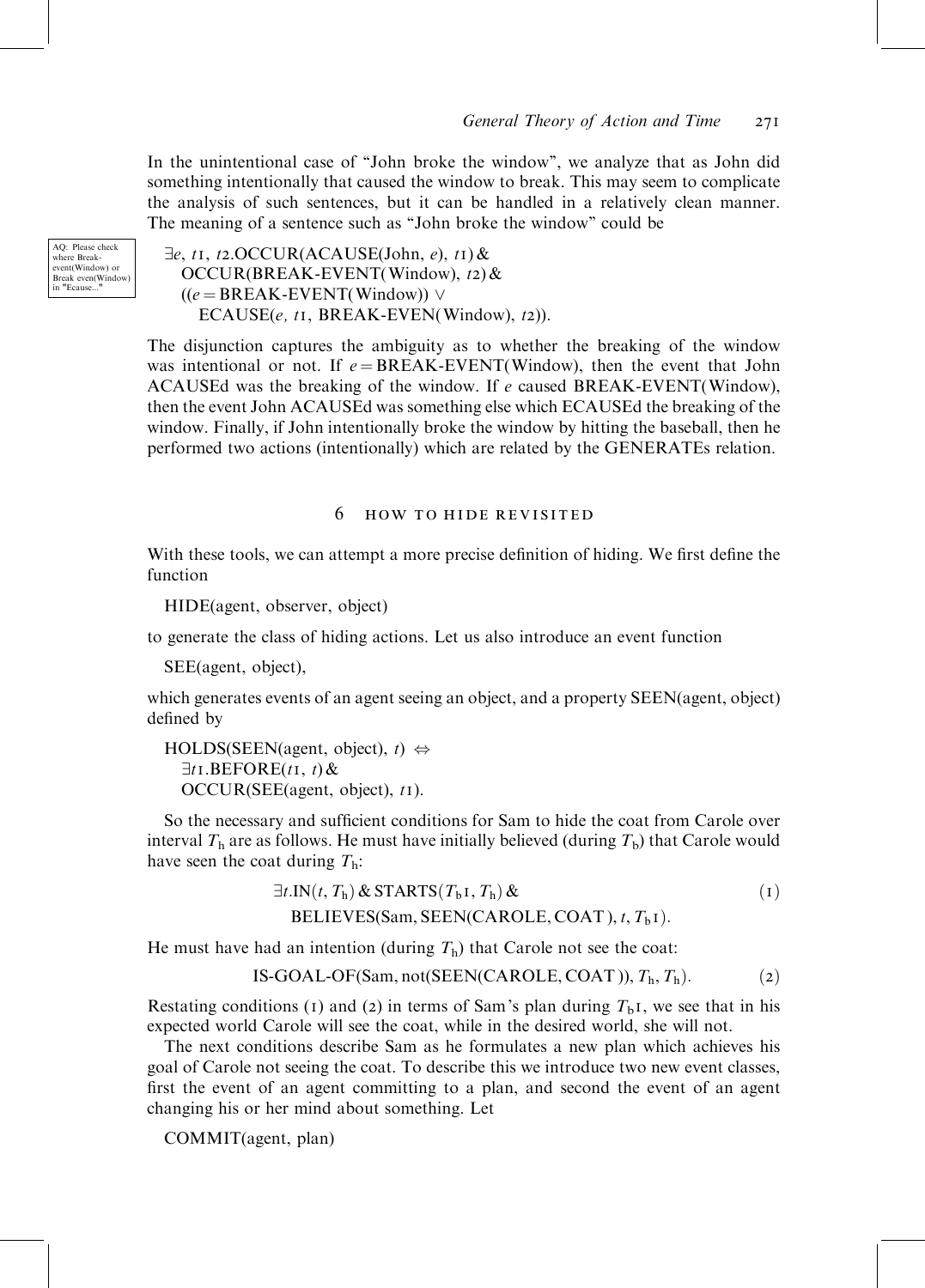denote the class of events defined by

Necessary and Sufficient Conditions for OCCUR(COMMIT(agent, plan), time):  $\exists t$ I, t2.MEETS(t<sub>I</sub>, time) & MEETS(time,  $t_2$ ) &  $\sim$  COMMITTED(agent, plan, t1) & COMMITTED(agent, plan, t2).

Furthermore, let us define the event class

CHANGE-MIND(agent, property, ptime)

by

Necessary and Sufficient Conditions for OCCUR(CHANGE-MIND(agent, property, ptime), time):  $\exists t$ I, t2.MEETS(t<sub>I</sub>, time) & MEETS(time,  $t_2$ ) & BELIEVES(agent, property, ptime,  $tI)$  & BELIEVES(agent, not(property), ptime, t2).

Using these events, we can state that Sam is adopting a plan with the goal that Carole not see the coat and that he believes it will work:

```
\existsplan, T_b2.MEETS(T_b I, T_b 2) & (3)OCCUR(COMMIT(Sam, plan), T_b2) &
ECAUSE(COMMIT(Sam, plan), T<sub>b</sub>2,
  CHANGE-MIND(Sam, SEEN(CAROLE, COAT), T<sub>h</sub>), T<sub>b</sub>2).
```
These three conditions capture Sam's intention to hide the coat, and if Sam acts in accordance with the plan hypothesized in condition (3), the hide action is performed. We can put these conditions all together into one definition as follows:

Necessary and Sufficient Conditons for OCCUR(HIDE(agent, observer, object),  $T<sub>h</sub>$ ):

```
\exists t, T_{\text{b}}I, T_{\text{b}}2, plan.
 STARTS(T_bI, T_h)&
  MEETS(T<sub>b</sub>I, T<sub>b</sub>2)&
 IN(t, T<sub>h</sub>) &
  BELIEVE(agent, SEEN(observer, object), t, T_bI) &
  IS-GOAL-OF(agent, not(SEEN(observer, object)), T<sub>h</sub>, T<sub>h</sub>) &
  OCCUR(COMMIT(Sam, plan), T_b2) &
  ECAUSE(COMMITS(Sam, plan), T<sub>b</sub>2,
    CHANGE-MIND(Sam, SEEN(CAROLE, COAT), T<sub>h</sub>), T<sub>b</sub>2) &
 OCCUR(plan, T<sub>h</sub>).
```
The conditions that the agent changed his mind can be derived from the above conditions and the definition of ECAUSE.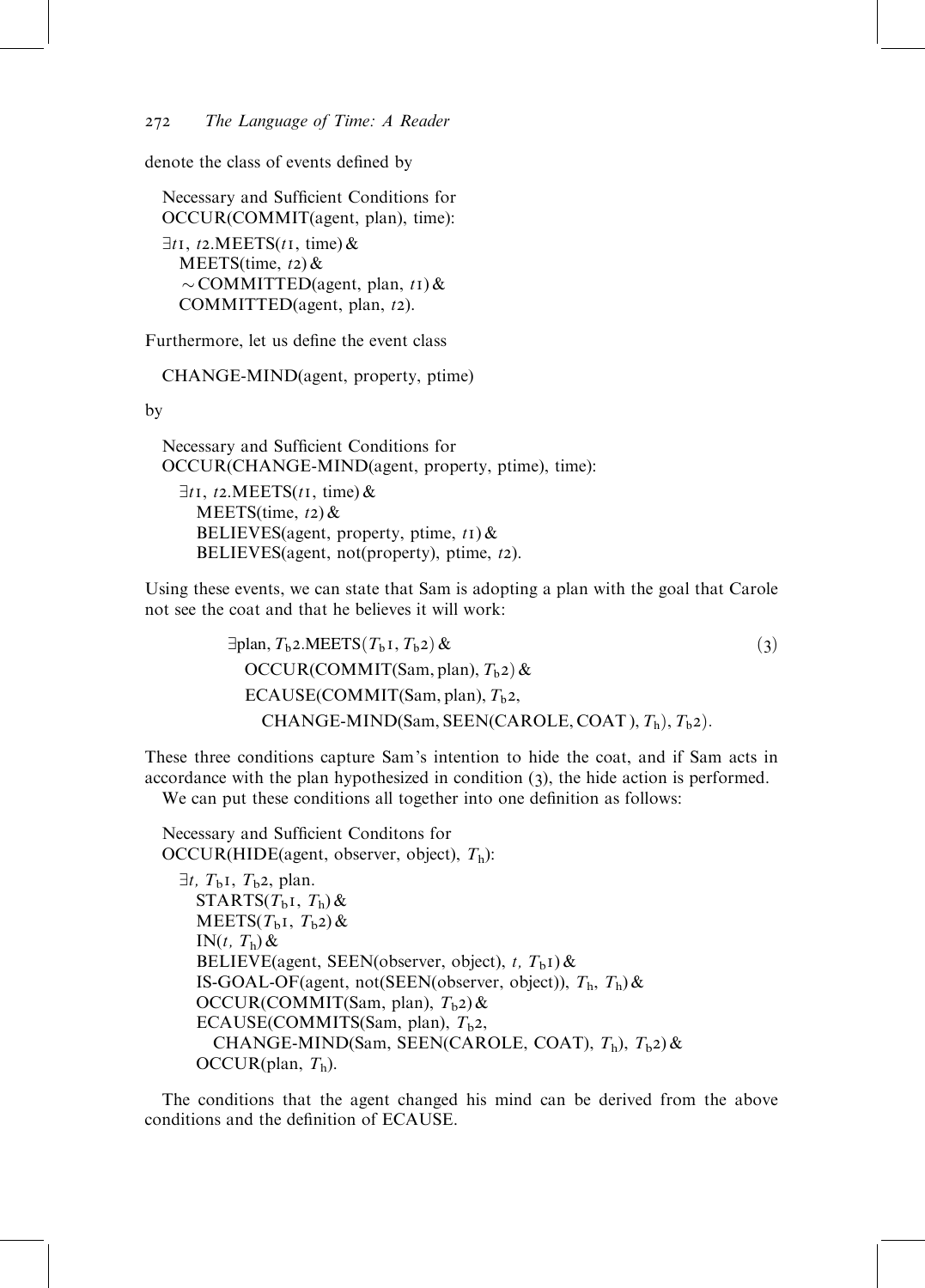One can see that much of what it means to hide is captured by the above. In particular, the following can be extracted directly from the definition:

- $-$  if you hide something, you intended it not to be seen (and thus can be held responsible for the consequences of this);
- youcannot hide something if youbelieved it was not possible that it could be seen, or if it were certain that it would be seen anyway;
- one cannot hide something simply by changing one's mind about whether it will be seen.

In addition, there are many other possibilities related to the temporal order of events. For instance, you can't hide something by performing an action after the hiding is supposed to be done.

## 7 conclusion

In the introduction, three problems in representing actions were discussed. These problems have been addressed throughout the paper, but sometimes only implicitly. Let us reconsider each problem. The first problem concerned actions that involve non-activity, such as standing still. These can be modeled with no difficulty. An action class can be defined so that the agent remains in one position over the time of the action's occurrence. Note that such a non-activity must be intentional if it is to qualify as an action in this framework. Otherwise, such non-activity can only be modeled as an event. A more complicated form of non-activity involves not doing an action that was previously expected. These actions can be defined in terms of the beliefs and intentions of the agent. In particular, the agent must have been intending to do the action and later changed his or her mind.

The second problem concerned actions that cannot be defined by decomposition into subactions. The example of "hiding a book from Sue" is a prime example from this class. Any particular instance of hiding a book can be decomposed into a particular set of subactions, but there is no decomposition, or set of decompositions, that defines the class of hiding actions. Rather, hiding can only be defined in terms of the agent's beliefs and intentions. The speech acts also fall into this class. Each occurrence of a speech act is partially decomposable into the act of uttering something, but otherwise depends crucially on the speaker's intentions.

The third problem concerned actions that occur simultaneously and possibly interact. Simultaneous actions can be described directly since the temporal aspects of a plan are separated from the causal aspects. This enables us to describe situations where actions may interact with each other. Building a system that can reason about such interactions while problem solving, however, remains a difficult problem.

This framework is currently being used to study general problem-solving behavior, as well as the problem-solving behavior that arises in task-oriented dialogues. A simple problem solver has been built using this framework and is described by Allen and Koomen (1983). The model is also being used both for plan recognition and plan generation in a system under development at Rochester that comprehends and participates in task-oriented dialogues. The action models are being used to describe a useful set of conversational actions which include the traditional notion of speech acts.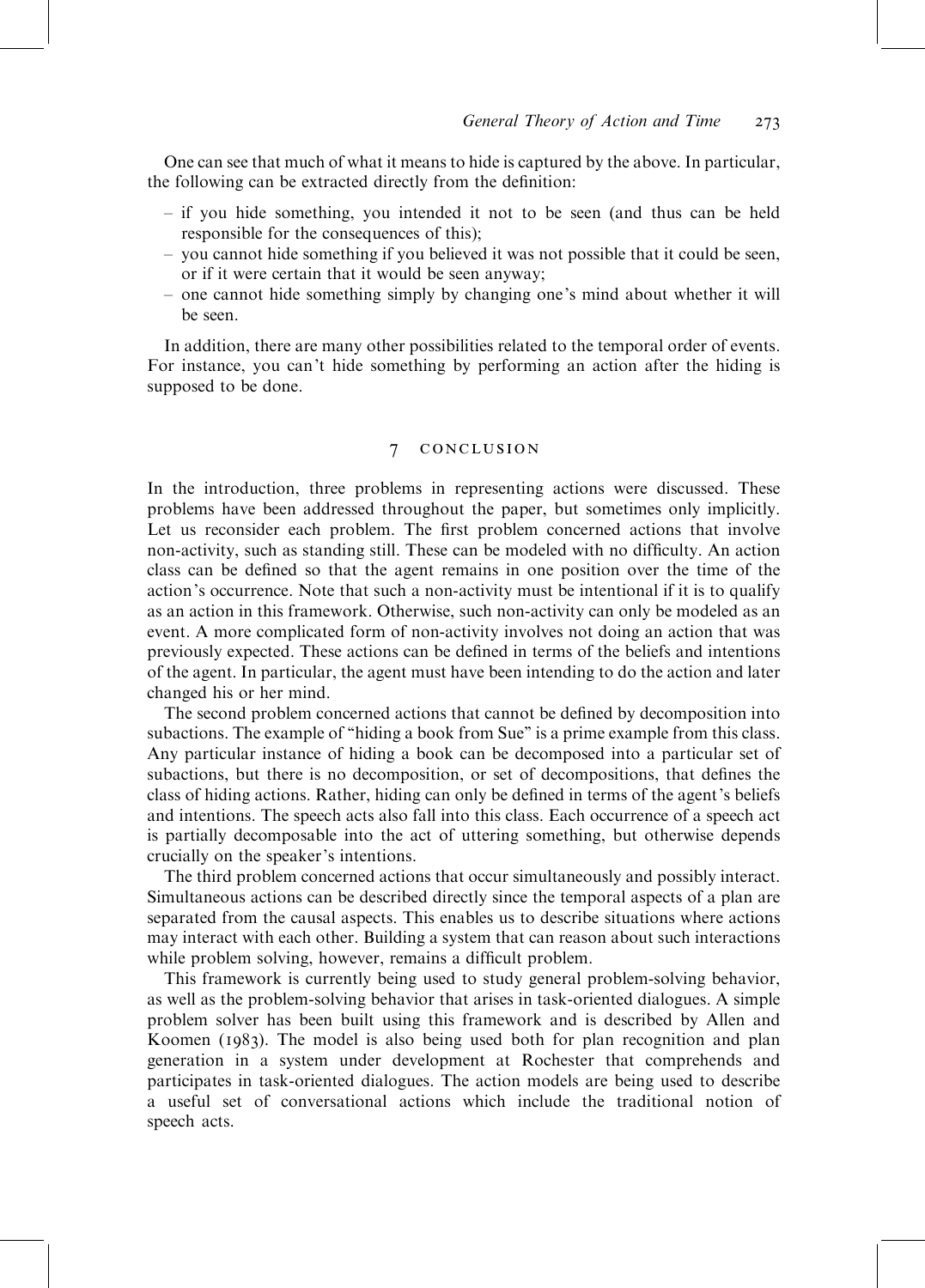# appendix a proof that (h.2) entails (h.i)

$$
HOLDS(p, T) \Leftrightarrow (\forall t. IN(t, T) \Rightarrow \exists s. IN(s, t) \land HOLDS(p, s)).
$$
\n
$$
(H.2)
$$

$$
HOLDS(p, T) \Leftrightarrow (\forall t \cdot IN(t, T) \Rightarrow HOLDS(p, T)). \tag{H.1}
$$

We assume (H.2) as the definition, and prove (H.1) one direction at a time. The only assumptions we need about the IN relation is that it is transitive, and for every interval I, there exists an interval  $J$  such that  $IN(J, I)$ .

**Proof** of HOLDS( $p, T$ )  $\Rightarrow$  ( $\forall t$ .IN( $t, T$ )  $\Rightarrow$  HOLDS( $p, T$ )):

| $(I)$ HOLDS $(p, T)$                                                                                                 | hypothesis;                              |  |  |  |
|----------------------------------------------------------------------------------------------------------------------|------------------------------------------|--|--|--|
| (2) $\forall t.\mathbf{IN}(t, T) \Rightarrow (\exists s.\mathbf{IN}(s, t) \& \mathbf{HOLDS}(p, s))$                  | by defn. $(H.2)$ , $(1)$ ;               |  |  |  |
| IN(TI, T)<br>(3)                                                                                                     | assumption;                              |  |  |  |
| $IN(T_2, T_1)$<br>(4)                                                                                                | assumption;                              |  |  |  |
| (5)<br>$IN(T_2, T)$                                                                                                  | transitivity of IN using $(3)$ , $(4)$ ; |  |  |  |
| $\exists s. IN(s, T_2) \& \text{HOLDS}(p, s)$<br>(6)                                                                 | MP $(2), (5);$                           |  |  |  |
| $\forall t' . \text{IN}(t', T) \Rightarrow$<br>(7)                                                                   | discharging assumption $(4)$ ;           |  |  |  |
| $(\exists s. IN(s, t') \& HOLDS(p, s))$                                                                              |                                          |  |  |  |
| (8) HOLDS $(p, T_1)$                                                                                                 | by defn. $(H.2)$ , $(7)$ ;               |  |  |  |
| (9) $\forall t \cdot \text{IN}(t, T) \Rightarrow \text{HOLDS}(p, T)$                                                 | discharging assumption $(3)$ .           |  |  |  |
|                                                                                                                      |                                          |  |  |  |
| <b>Proof</b> of $(\forall t.\mathbf{IN}(t, T) \Rightarrow; \mathbf{HOLDS}(p, t)) \Rightarrow \mathbf{HOLDS}(p, T)$ : |                                          |  |  |  |

|      | (1) $\forall t.\mathbf{IN}(t, T) \Rightarrow \mathbf{HOLDS}(p, t)$                                      | hypothesis;                         |
|------|---------------------------------------------------------------------------------------------------------|-------------------------------------|
| (2)  | IN(TI, T)                                                                                               | assumption;                         |
| (3)  | HOLDS(p, T <sub>I</sub> )                                                                               | MP (1), (2);                        |
| (4)  | $\forall t.\mathbf{IN}(t',T\mathbf{I}) \supset \exists s'.\mathbf{IN}(s', t') \& \mathbf{HOLDS}(p, s')$ | by defn. $(H.2)$ , $(3)$ ;          |
| (5)  | $\exists s''.IN(s'', T_1)$                                                                              | axiom                               |
| (6)  | IN(T2, T1)                                                                                              | existential elim., $(5)$ ;          |
| (7)  | $\exists s', \text{IN}(s', \text{T2}) \& \text{HOLDS}(p, s')$                                           | MP $(4)$ , $(6)$ ;                  |
| (8)  | IN(T3, T2) & HOLDS(p, T3)                                                                               | existential elim., $(7)$ ;          |
| (9)  | HOLDS $(p, T_3)$                                                                                        | conj. elim., $(8)$ ;                |
| (10) | $IN(T_3, T_1)$                                                                                          | transitivity of IN, $(6)$ , $(8)$ ; |
| (11) | IN $(T_3, T_1)$ & HOLDS $(p, T_1)$                                                                      | conj. into. $(9)$ , $(10)$ ;        |
| (12) | $\exists s'.IN(s',TI) \& HOLDS(p, s')$                                                                  | existential into., $(11)$ ;         |
| (13) | $\exists s'.IN(s', TI) \& HOLDS(p, s')$                                                                 | existential intro., $[12]$ ;        |
| (14) | $\forall t.\mathbf{IN}(t, T) \supset \exists s'.\mathbf{IN}(s', t) \& \mathbf{HOLDS}(p, s')$            | discharging assumption $(2)$ ;      |
| (15) | HOLDS(p, T)                                                                                             | by defn. $(H.2)$ , $(14)$ .         |
|      |                                                                                                         |                                     |

#### acknowledgments

The author wishes to thank Henry Kautz for his detailed criticism of the penultimate version of this paper that forced the clarification of several murky areas. I would also like to thank Jerry Feldman, Alan Frisch, Andy Haas, Margery Lucas, Dan Russell, and Stuart Goldkind for many enlightening comments and improvements on previous versions of this paper, and Drew McDermott and Pat Hayes for discussions on general issues in representing action and time.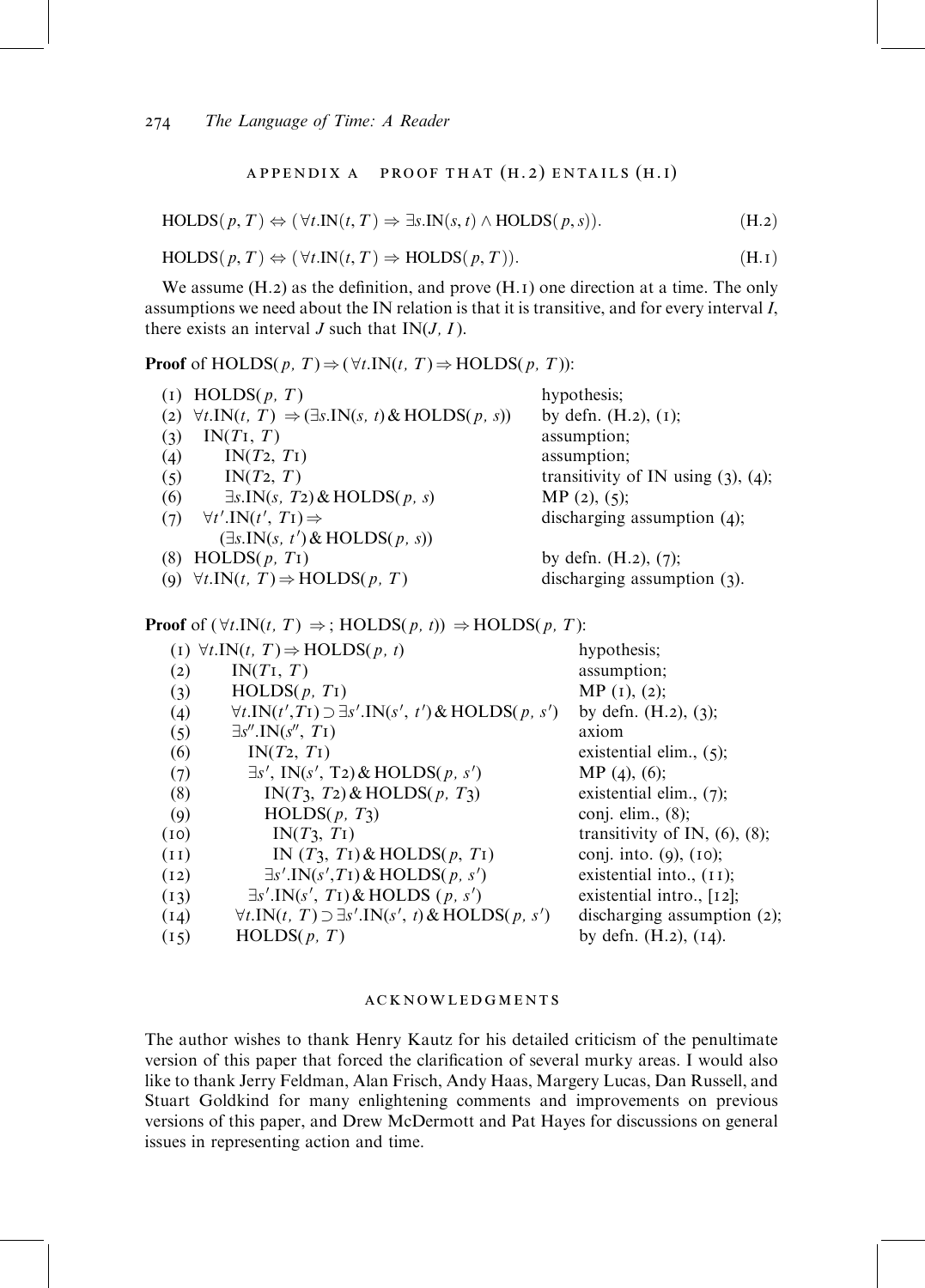#### **REFERENCES**

- Allen, J. F. (1981). 'Maintaining knowledge about temporal intervals', TR 86, Computer Science Dept., University of Rochester, January 1981; also in Communications of the ACM 26 (1983) 832–43.
- Allen, J. F. and Koomen, J. A. (1983). 'Planning using a temporal world model', Proceedings of the 8th International Joint Conference on Artificial Intelligence (IJCAI), Karlsruhe, West Germany, 741–7.
- Allen, J. F. and Perrault, C. R. (1980). 'Analyzing intention in utterances', Artificial Intelligence 15: 143–78.
- Charniak, E. (1981). 'A common representation for problem-solving and language-comprehension information', Artificial Intelligence 16: 225–55.
- Cohen, P. R. (1978). 'On knowing what to say: Planning speech acts', TR 118, Computer Science Dept., University of Toronto.
- Davidson, D. (1967). 'The logical form of action sentences', in N. Rescher (ed.), The Logic of Decision and Action. Pittsburgh, PA: University Pittsburgh Press.
- Davis, L. K. (1979). Theory of Action. Englewood Cliffs, NJ: Prentice-Hall.
- Fikes, R. E. and Nilsson, N. J. (1971). 'STRIPS: A new approach to the application of theorem proving to problem solving', Artificial Intelligence 2: 189–205.
- Fillmore, C. J. (1968). 'The case for case', in E. Bach and R. J. Harms (eds.), Universals in Linguistic Theory. New York: Holt, Rinehart and Winston, 1–90.
- Goldman, A. (1970). A Theory of Human Action. Princeton, NJ: Princeton University Press.
- Haas, A. (1982). 'Planning mental actions', TR 106 and Ph.D. dissertation, Computer Science Dept., University of Rochester, Rochester, NY.
- Hayes, P. J. (1978). Naive physics I: Ontology for liquids'. Working Paper 63, lnstitut pour les Etudes Semantiques et Cognitives, Geneva.
- Jackendoff, R. (1976). 'Toward an explanatory semantic representation', Linguistic Inquiry  $7(1)$ : 89–150.
- Kaplan, D. (1968). 'Quantifying in', Synthese 19: 178–214.
- Konolidge, K. (1980). 'A first-order formalization of knowledge and action for a multiagent planning system', TN 232, AI Center, SRI International, Menlo Park, CA.
- Mays, E. (1983). 'A modal temporal logic for reasoning about change', *Proceedings of the 21st* Meeting of the Association for Computational Linguistics. Cambridge, CA: MIT.
- McCarthy, J. and Hayes, P. J. (1969). 'Some philosophical problems from the standpoint of artificial intelligence', in B. Meltzer and D. Michie (eds.), Machine Intelligence 4. Edinburgh University Press, Edinburgh, 463–502.
- McDermott, D. (1981). 'A temporal logic for reasoning about processes and plans', RR 196, Computer Science Dept., Yale University, New Haven, CT; also in *Cognitive Science* 6(2) (1982): 101–55.
- Miller, G. A., Galanter, E. and Pribram, K. H. (1960). Plans and the Structure of Behavior. New York: Holt, Rinehart and Winston.
- Moore, R. C. (1979). 'Reasoning about knowledge and action', Ph.D. dissertation, MIT, Cambridge, MA.

Mourelatos, A. P. D. (1978). 'Events, processes, and states', *Linguistics and Philosophy* 2: 415–34.

- Norman, D. A. and Rumelhart, D. E., (1975). Explorations in Cognition. San Francisco, CA: Freeman.
- Perlis, D. (1981). 'Language, computation, and reality', TR 95 and Ph.D. dissertation, Computer Science Dept., University of Rochester, Rochester, NY.
- Sacerdoti, E. D. (1975). 'The nonlinear nature of plans', *Proceedings of the 4th International Joint* Conference on Artificial Intelligence (IJCAI), Tbilisi, USSR, 206–14.
- Schank, R. C. (1975). Conceptual Information Processing. New York: North-Holland.
- Searle, J. R. (1969). Speech Acts: An Essay in the Philosophy of Language. London: Cambridge University Press.